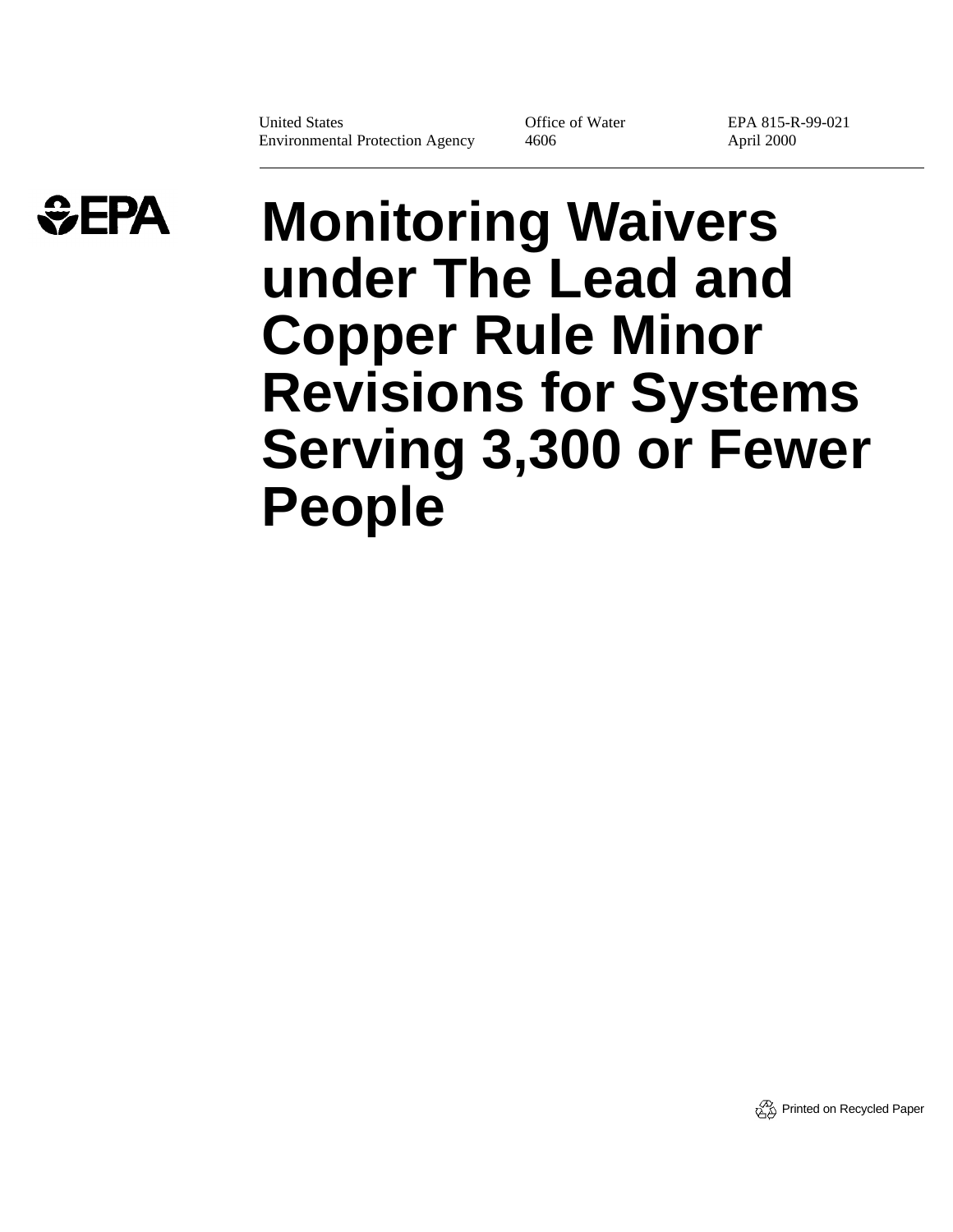## **TABLE OF CONTENTS**

| What Special Terms Does A System or State Need to Know to Understand this Guidance    |
|---------------------------------------------------------------------------------------|
|                                                                                       |
|                                                                                       |
|                                                                                       |
| What Are A System's Monitoring and Reporting Requirements If It Receives A Waiver? 12 |
|                                                                                       |
|                                                                                       |
| What Must A System Do If Its Waiver Has Been Revoked?  14                             |
|                                                                                       |
| <b>APPENDIX A</b>                                                                     |
|                                                                                       |
| <b>APPENDIX B</b>                                                                     |
| Lead and Copper Rule Minor Revisions                                                  |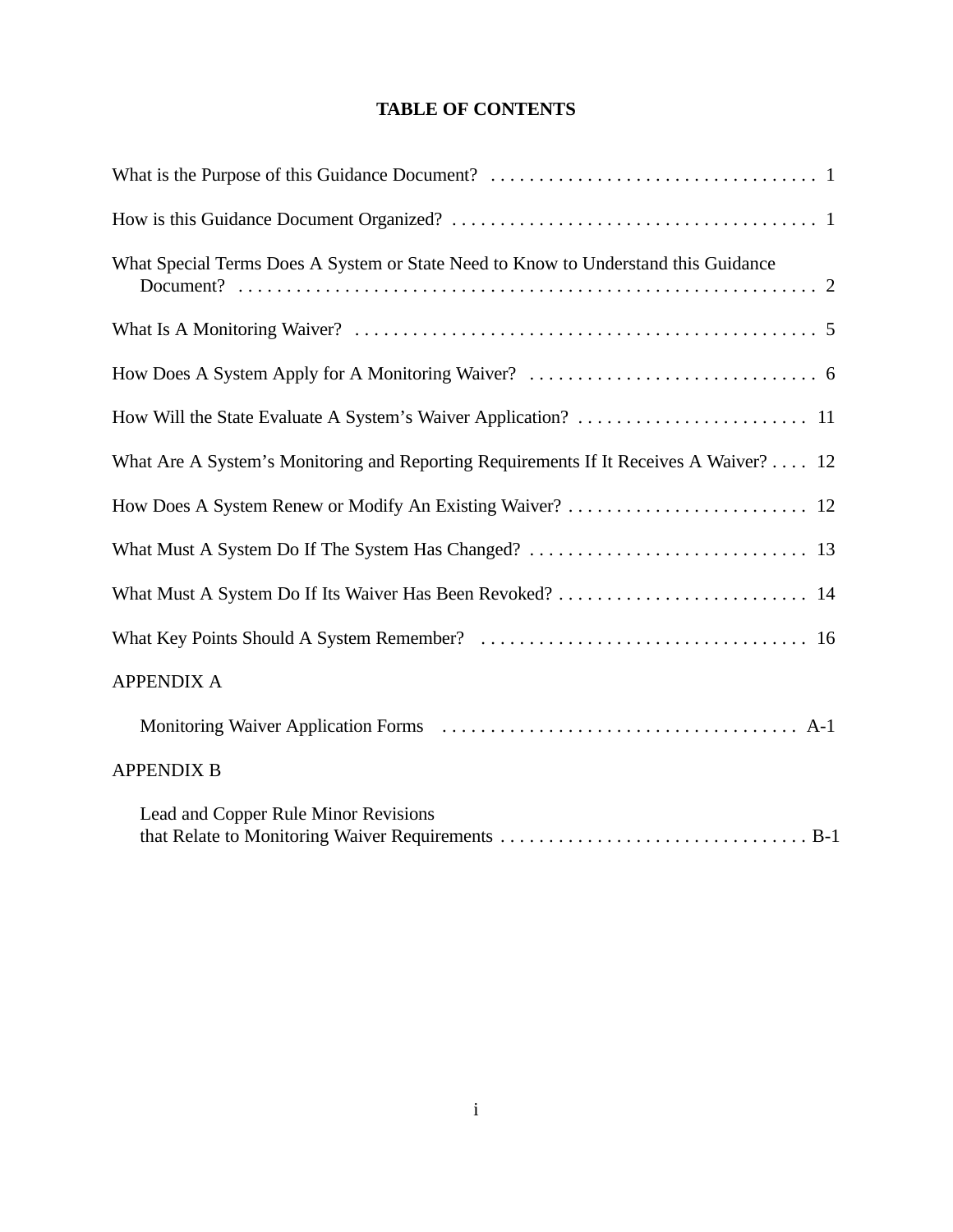## **LIST OF TABLES**

| Table 1                                                                                    |  |
|--------------------------------------------------------------------------------------------|--|
| Table 2                                                                                    |  |
| Table 3                                                                                    |  |
| Table 4                                                                                    |  |
| Table 5                                                                                    |  |
| Table 6                                                                                    |  |
| Table 7<br>Monitoring Requirements If A System No Longer Meets the Monitoring Criteria  15 |  |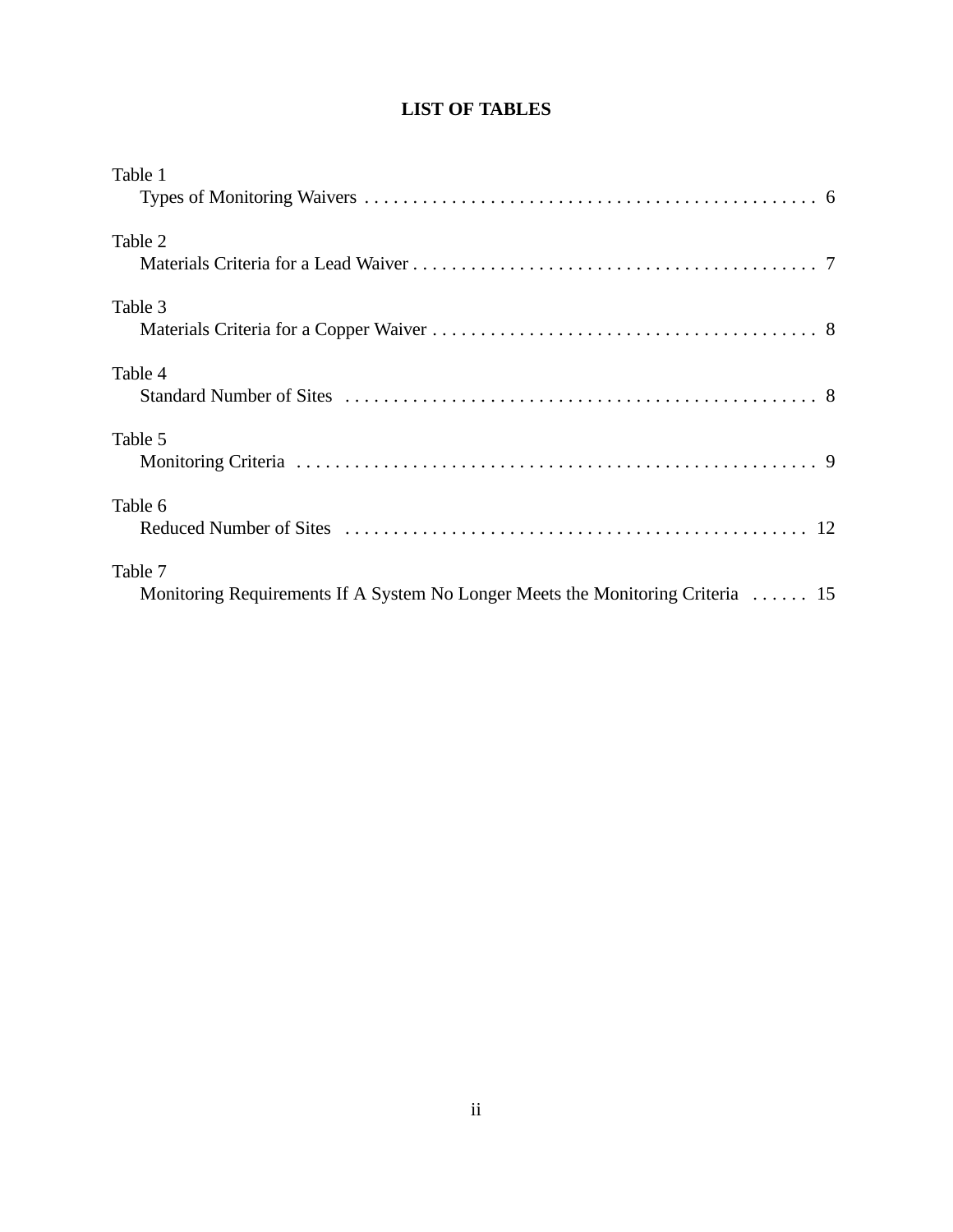## **Disclaimer**

The statements in this document are intended solely as guidance. This document is not intended, nor can it be relied upon, to create any rights enforceable by any party in litigation with the United States of America. EPA may decide to follow the guidance provided in this document, or to act at variance with the guidance based on its analysis of the specific facts presented. This guidance may be revised without public notice to reflect changes in EPA's approach to implementing the authorities discussed in the Guidance or to clarify and update text.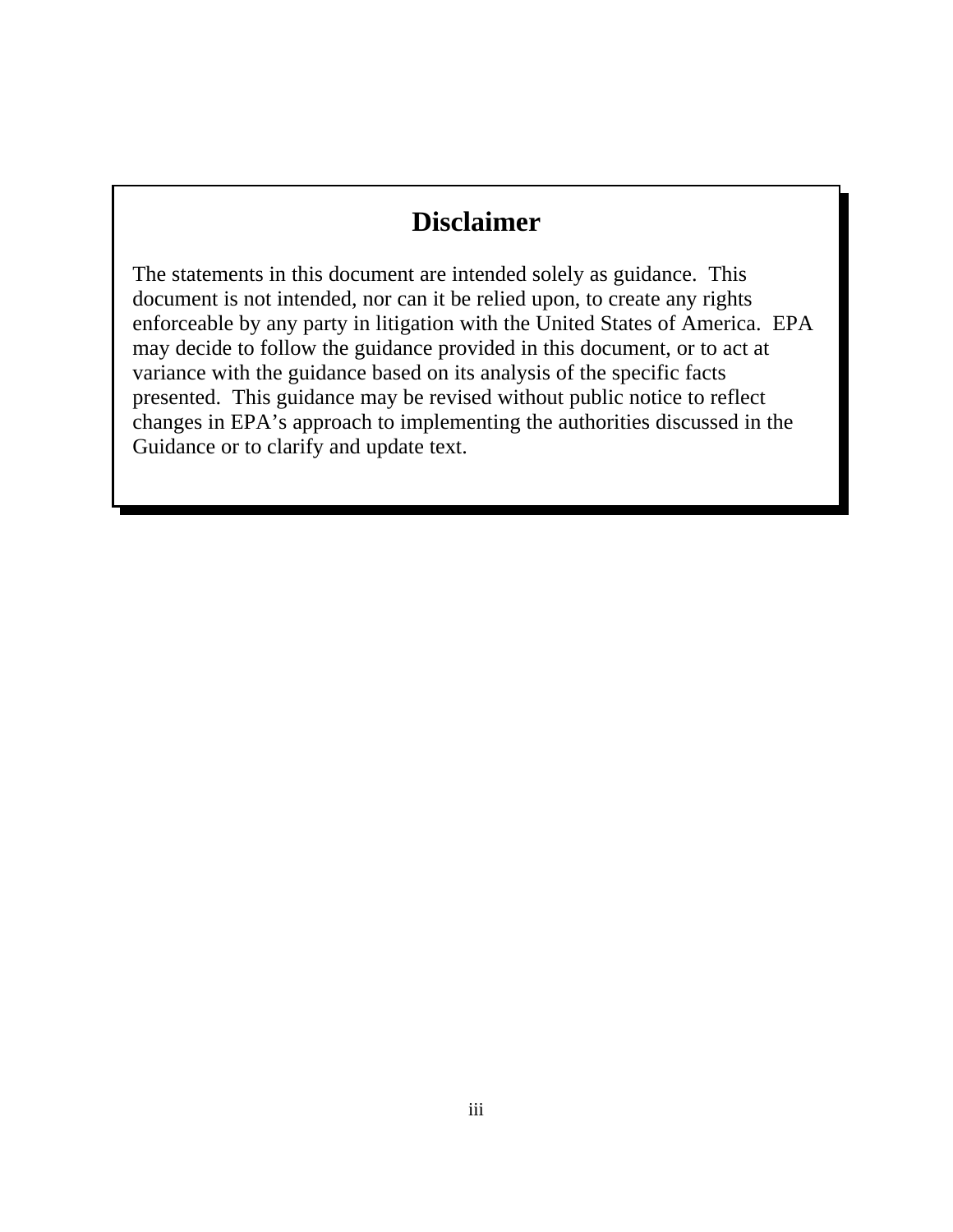## **Monitoring Waivers under the Lead and Copper Rule Minor Rule Revisions for Systems Serving 3,300 or Fewer People**

## *What is the Purpose of this Guidance Document?*

On June 7, 1991, the Environmental Protection Agency or EPA published in the *Federal Register*, a regulation to control lead and copper in drinking water. This regulation is known as the Lead and Copper Rule. EPA also refers to this rule as the LCR or 1991 Rule. On January 12, 2000, EPA published minor revisions to the 1991 Rule. The purpose of the Lead and Copper Rule Minor Revisions (LCRMR) is to eliminate unnecessary requirements, streamline and reduce reporting burden, and promote consistent national implementation.

This guidance document may apply to owners and operators of water systems that serve 3,300 or fewer people. The LCRMR include a new provision that allows States to grant monitoring waivers if systems have very low lead and/or copper  $90<sup>th</sup>$  percentile levels and meet certain plumbing material restrictions. If a system receives a waiver, it can collect lead and/or copper samples once every 9 years. Under the 1991 Rule, systems were required to collect these samples at least once every 3 years.

This guidance document provides a detailed discussion of monitoring waivers to help systems understand if they might qualify for a waiver and how to apply for it. **However, a system should first check with the State before applying for a monitoring waiver. The State may be unable to grant waivers until its drinking water regulations include specific monitoring waiver language.**

## *How is this Guidance Document Organized?*

EPA has tried to anticipate the type of information that a system will need to better understand monitoring waivers. To do this, EPA have structured this guidance document in a question and answer format. This document is designed to answer the following questions:

- **What Special Terms Does A System or** State Need to Know to Understand this Guidance Document?
- $\rightarrow$  What Is A Monitoring Waiver?
- $\rightarrow$  How Do Systems Apply for A Monitoring Waiver?
- $\rightarrow$  How Will the State Evaluate A System's Application to Grant the Waiver?
- $\rightarrow$  What Are A System's Monitoring and Reporting Requirements If It Receives A Waiver?
- $\rightarrow$  How Does A System Renew or Modify An Existing Waiver?
- **\*\*** What Must A System Do If the System Has Changed?
- $\rightarrow$  What Must A System Do If Its Waiver Has Been Revoked?
- $\rightarrow$  What Key Points Should A System Remember?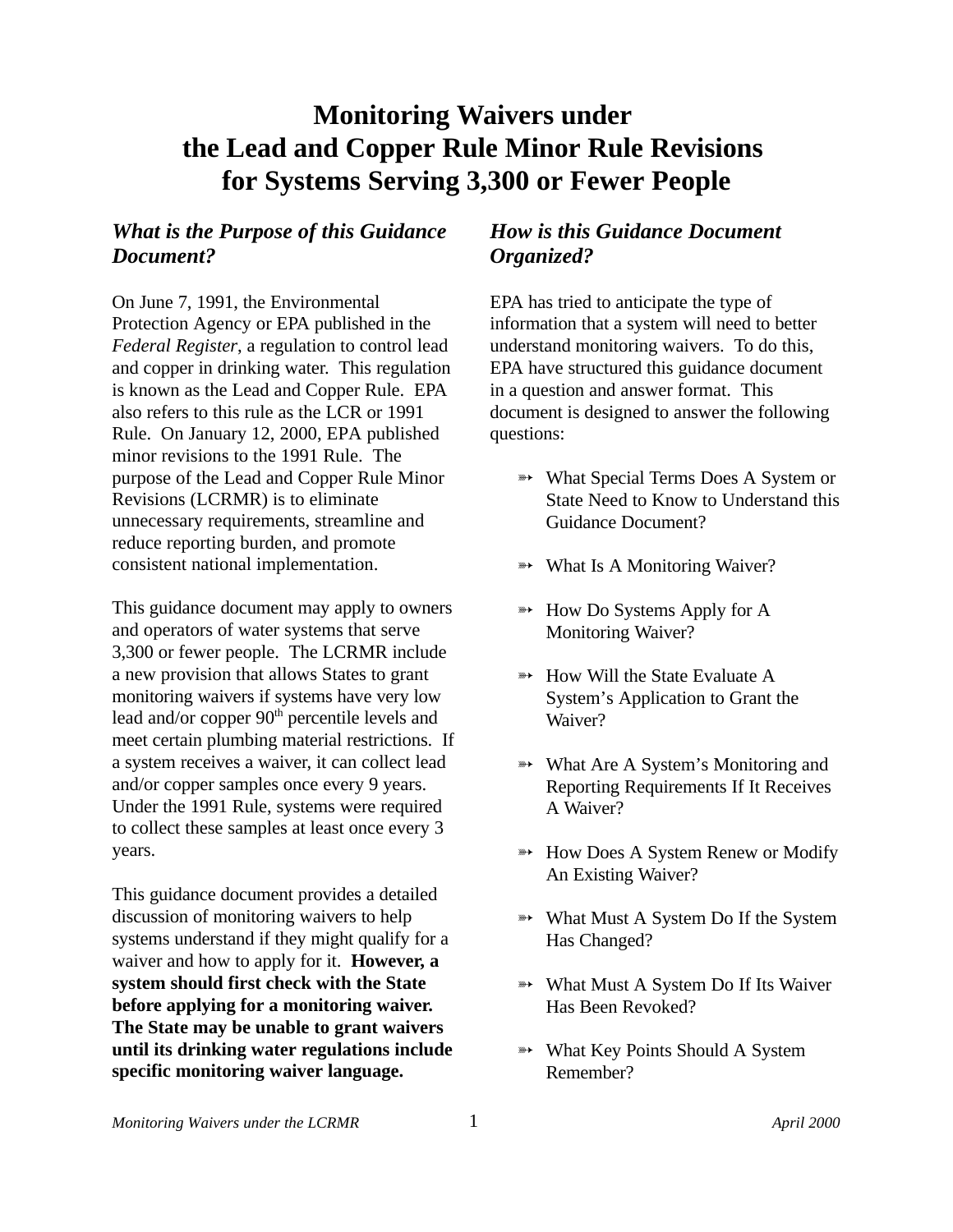This document includes citations in brackets at the end of some of the sentences (e.g., [See §141.86(g)] ). Wherever this document mentions a requirement that the system or the State *must* follow, EPA has included, in brackets, the citation from the federal regulations that contains the requirement. EPA also has included two appendices to this document.

 $\begin{picture}(120,15) \put(0,0){\line(1,0){15}} \put(15,0){\line(1,0){15}} \put(15,0){\line(1,0){15}} \put(15,0){\line(1,0){15}} \put(15,0){\line(1,0){15}} \put(15,0){\line(1,0){15}} \put(15,0){\line(1,0){15}} \put(15,0){\line(1,0){15}} \put(15,0){\line(1,0){15}} \put(15,0){\line(1,0){15}} \put(15,0){\line(1,0){15}} \put(15,0){\line($ 

Appendix A contains examples of waiver application forms that a system can use to apply for a monitoring waiver and instructions on how to complete them. EPA has provided three examples of this form, based on different types of waivers for which a system may be eligible. Appendix B contains federal regulatory language from the LCRMR that explains the monitoring waiver requirements.

**Remember:** The State's drinking water regulation may contain slightly different wording, and may even be more stringent than the federal regulations. In addition, the State's regulation may be organized differently than in the federal regulation contained in Appendix B of this document. A system should contact the appropriate State agency for a copy of its regulations.

## **What Special Terms Does A System or State Need to Know to Understand this Guidance Document?**

| Term                  | <b>Definition</b>                                                                                                                                                                                                                                                                                                                                                                                                      |
|-----------------------|------------------------------------------------------------------------------------------------------------------------------------------------------------------------------------------------------------------------------------------------------------------------------------------------------------------------------------------------------------------------------------------------------------------------|
| 1991 Rule             | This refers to the Maximum Contaminant Level Goals and National Primary<br>Drinking Water Regulations for Lead and Copper. This regulation was published<br>in the Federal Register on June 7, 1991 (56 FR 26460). EPA modified this rule<br>with technical amendments that were published in the Federal Register on July<br>15, 1991 (56 FR 32113), June 29, 1992 (57 FR 28786), and June 30, 1994 (59<br>FR 33860). |
| 90th Percentile Value | The highest concentration of lead or copper in tap water that is exceeded by 10<br>percent of the sites sampled during a monitoring period. This value is compared<br>to the lead action level or the copper action level, to determine whether an action<br>level has been exceeded.                                                                                                                                  |
| <b>Action Level</b>   | The concentration of lead or copper in tap water which determines whether a<br>system may be required to install corrosion control treatment, collect water<br>quality parameter samples, collect lead and copper source water samples, replace<br>lead service lines, and/or deliver public education about lead. The action level for<br>lead is 0.015 mg/L. The action level for copper is 1.3 mg/L.                |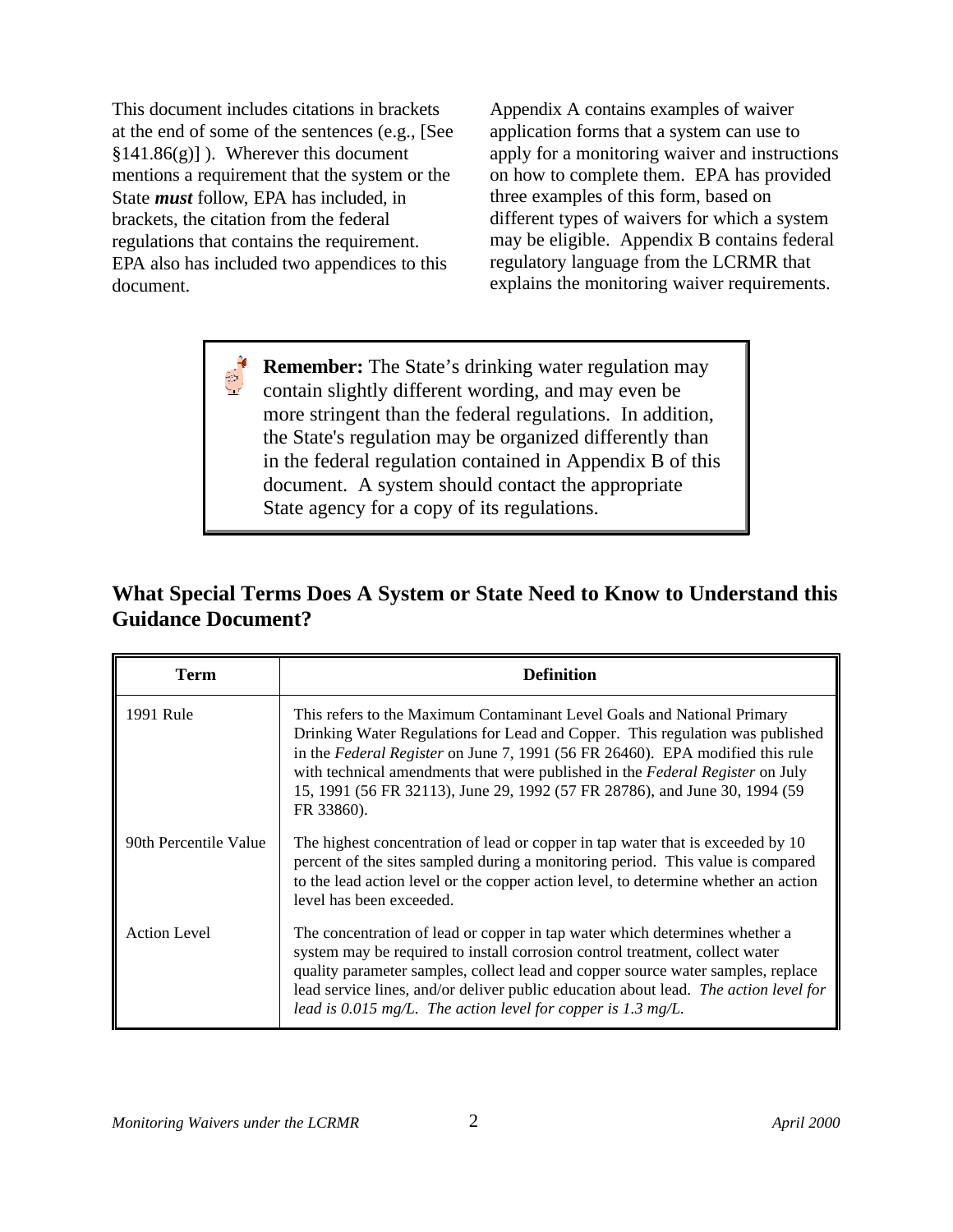| <b>Term</b>                             | <b>Definition</b>                                                                                                                                                                                                                                                                                                                                             |
|-----------------------------------------|---------------------------------------------------------------------------------------------------------------------------------------------------------------------------------------------------------------------------------------------------------------------------------------------------------------------------------------------------------------|
| Endpoint device                         | This term refers to a device typically installed within the last one liter of the water<br>distribution system of a building. Endpoint devices include kitchen and bar<br>faucets, lavatory faucets, water dispensers, drinking fountains, water coolers,<br>glass fillers, residential refrigerator ice makers, supply stops and endpoint control<br>valves. |
| <b>Federal Register</b>                 | This publication is used by the federal government to keep the public informed of<br>regulations that the government is planning, is proposing, or has finalized. A rule<br>is considered officially promulgated or finalized on the day that it is published in<br>the Federal Register.                                                                     |
| First-draw sample                       | This refers to a one-liter sample of tap water that has been standing motionless in<br>plumbing pipes at least 6 hours and is collected without flushing the tap.                                                                                                                                                                                             |
| <b>Flux</b>                             | A substance applied during soldering to facilitate the flow of solder. Flux often<br>contains lead.                                                                                                                                                                                                                                                           |
| Free of copper-<br>containing materials | This means that the water system's distribution system, service lines, and all<br>drinking water supply plumbing meet the copper materials criteria. (See the<br>definition for Materials Criteria below.)                                                                                                                                                    |
| Free of lead-<br>containing materials   | This means that the water system's distribution system, service lines, and all<br>drinking water supply plumbing meet the lead materials criteria. (See the<br>definition for Materials Criteria below.)                                                                                                                                                      |
| Full waiver                             | This waiver allows a small system to collect both lead and copper tap samples at<br>a frequency of once every 9 years at a reduced number of sites. To receive this<br>waiver a system must meet the monitoring and materials criteria for both lead and<br>copper [See $\S$ §141.86(g)(1) and (2)].                                                          |
| In-line device                          | This refers to any device measuring or controlling the flow of water, that is<br>installed on a service line or building distribution system downstream of the<br>water main and upstream from endpoint devices.                                                                                                                                              |
| <b>LCR</b>                              | An acronym for the Lead and Copper Rule. Also referred to in this document as<br>the 1991 Rule.                                                                                                                                                                                                                                                               |
| <b>LCRMR</b>                            | An acronym for the Lead and Copper Rule Minor Revisions that were published<br>in the Federal Register on January 12, 2000.                                                                                                                                                                                                                                   |
| Lead free                               | This term applies to any solders or flux that contain no more than 0.2 percent<br>lead, pipes, and pipe fittings that contain no more than 8.0 percent lead.                                                                                                                                                                                                  |
| Lead service line                       | Means a service line made of lead which connects the water main to the building<br>inlet. It also includes any lead pigtail, gooseneck, or other fitting which is<br>connected to the lead service line.                                                                                                                                                      |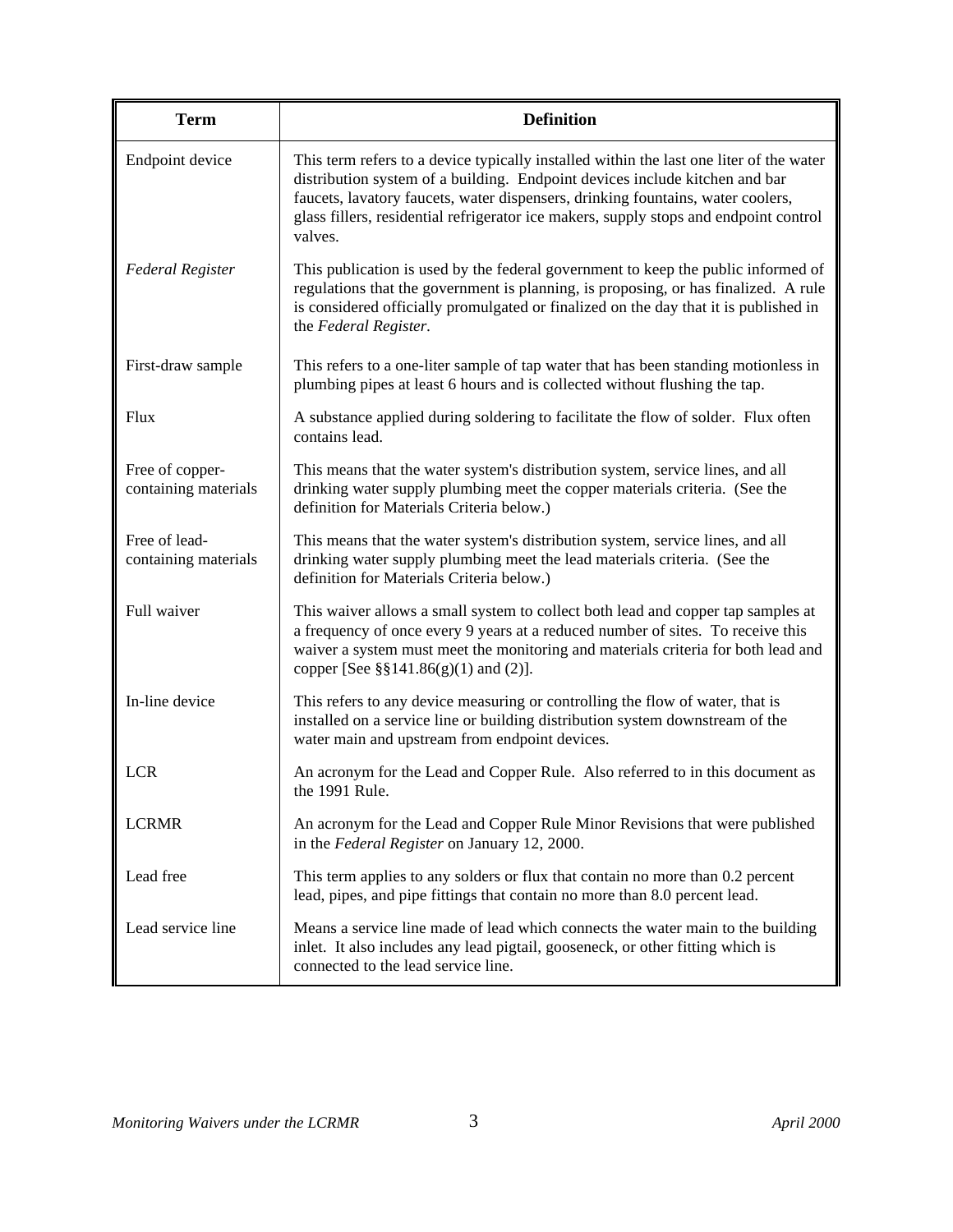| <b>Term</b>                                                     | <b>Definition</b>                                                                                                                                                                                                                                                                                                                                                                                                                                                                        |
|-----------------------------------------------------------------|------------------------------------------------------------------------------------------------------------------------------------------------------------------------------------------------------------------------------------------------------------------------------------------------------------------------------------------------------------------------------------------------------------------------------------------------------------------------------------------|
| Materials Criteria                                              | These criteria specify the types of materials that a small system cannot have in its<br>distribution system, service lines, and drinking water supply plumbing, if it is to<br>qualify for a lead and/or copper monitoring waiver [See $§141.86(g)(1)$ ].                                                                                                                                                                                                                                |
|                                                                 | To meet the materials criteria for lead, these plumbing materials must contain no<br>plastic pipes which contain lead plasticizers, or plastic service lines which contain<br>lead plasticizers; and must be free of lead service lines, lead pipes, lead soldered<br>pipe joints, and leaded brass or bronze alloy fittings and fixtures, unless the<br>fittings and fixtures meet the specifications of any standard established by SDWA<br>section 1417(e) [See $$141.86(g)(1)(i)$ ]. |
|                                                                 | To meet the materials criteria for copper, these plumbing materials cannot contain<br>any copper pipes or copper service lines [See $\S 141.86(g)(1)(ii)$ ].                                                                                                                                                                                                                                                                                                                             |
| Monitoring Criteria                                             | This term applies to the lead and/or copper $90th$ percentile levels that a small<br>system must have to qualify for a monitoring waiver under the LCRMR. To<br>qualify for a full waiver, or a lead waiver, the system's 90th percentile lead level<br>cannot be greater than 0.005 mg/L. To qualify for a full waiver, or a copper<br>waiver, the system's 90th percentile copper level cannot be higher than 0.65<br>mg/L [See $$141.86(g)(2)$ ].                                     |
| Monitoring Waiver                                               | This is a new provision under the LCRMR. Systems that serve 3,300 or fewer<br>people that meet specific materials and monitoring criteria can receive a waiver<br>from the State. This waiver would allow systems to collect lead and/or copper<br>once every 9 years at a reduced number of sites [See $\S 141.86(g)$ ].                                                                                                                                                                |
| <b>National Sanitation</b><br>Foundation<br>International (NSF) | NSF is an organization that is focused on public health, safety, and protection of<br>the environment. They have established standards based on health effects for<br>lead leaching for faucets and other drinking water plumbing components.                                                                                                                                                                                                                                            |
| NSF Standard 61,<br>Section 9                                   | This standard meets the requirements of SDWA section 1417(e) and limits the<br>amount of lead that is allowed to be released (or leached) into drinking water<br>from endpoint devices (such as faucets) used to dispense drinking water. NSF,<br>Underwriters Laboratories Inc. (UL), and other organizations test products such<br>as faucets to determine whether they meet this standard. Those products that<br>meet this standard carry a certification mark.                      |
| Partial Waiver                                                  | This type of waiver may be granted if a small system meets the materials and<br>monitoring criteria for either lead or copper, but not both. It allows the system to<br>monitor once every 9 years at a reduced number of sites for the contaminant for<br>which it receives the waiver. The State may elect not to grant partial waivers [See<br>§141.86(g)].                                                                                                                           |
| Pre-existing Waiver                                             | A monitoring waiver that was granted for lead and copper tap monitoring prior to<br>April 11, 2000.                                                                                                                                                                                                                                                                                                                                                                                      |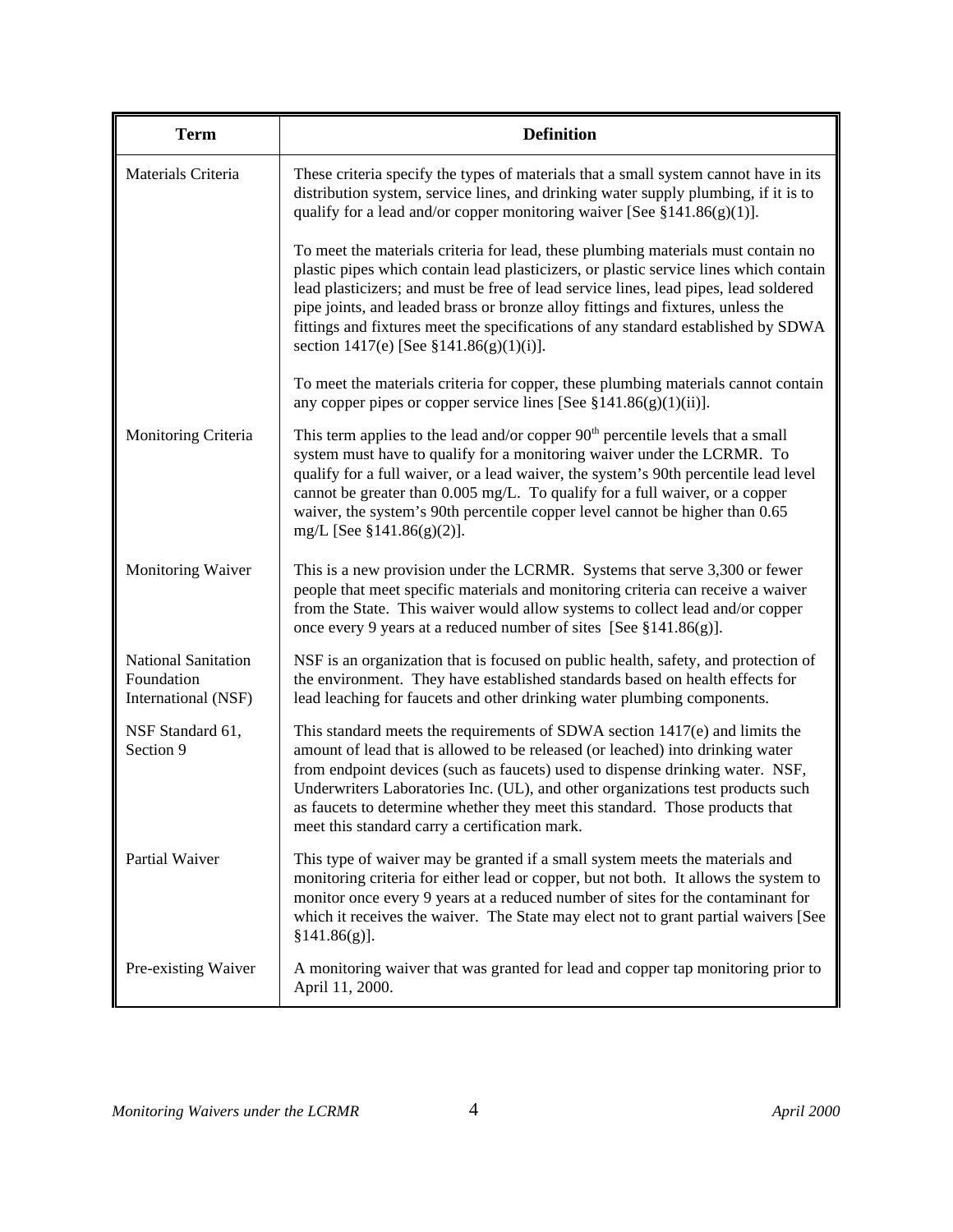| <b>Term</b>                       | <b>Definition</b>                                                                                                                                                                                                                                                                                                                                                                                                                                               |
|-----------------------------------|-----------------------------------------------------------------------------------------------------------------------------------------------------------------------------------------------------------------------------------------------------------------------------------------------------------------------------------------------------------------------------------------------------------------------------------------------------------------|
| Safe Drinking Water<br>Act (SDWA) | Refers to the legislative act most recently amended by Congress on August 6,<br>1996, that grants EPA and the States the authority to implement the drinking<br>water regulations. The SDWA was signed into law on December 19, 1974, and<br>was first amended on June 19, 1986.                                                                                                                                                                                |
| Small water system                | A water system that serves 3,300 or fewer persons.                                                                                                                                                                                                                                                                                                                                                                                                              |
| Solder                            | A metallic compound used to seal joints in plumbing. Until recently, most solder<br>contained about 50 percent lead.                                                                                                                                                                                                                                                                                                                                            |
| <b>State</b>                      | Refers to the government agency that enforces compliance with drinking water<br>regulations and assists systems in understanding and implementing these<br>regulations. For most systems, this is an organization within the State<br>government (e.g., Department of Natural Resources, Department of<br>Environmental Quality, Department of Health). For DC, WY, and Native<br>American Lands, the contact is often from the respective EPA Regional Office. |
| <b>Waiver Revocation</b>          | The State may decide that a system's waiver is no longer valid. This will occur if<br>the system no longer meets the materials or monitoring criteria, or for any reasons<br>specified by the State in writing.                                                                                                                                                                                                                                                 |
| Water distribution<br>system      | Refers to the piping, devices, and related fittings that are used to carry a system's<br>drinking water to its users. It includes the treatment plant, distribution system,<br>water meter, water meter setting equipment, piping and plumbing that conveys<br>drinking water, and individual fixtures.                                                                                                                                                         |

## *What Is A Monitoring Waiver?*

A monitoring waiver is a legally recognized document from the State to the water system. It allows the system to reduce the frequency of required monitoring for lead and/or copper at the tap to once every 9 years, if the system can demonstrate that it does not have sources of lead and/or copper contamination.

## **Why are monitoring waivers granted?**

Small systems often have limited resources (time, dollars, and technical support). EPA believes that there is no reason to require small water systems that serve 3,300 or fewer people to monitor frequently, if they

can demonstrate that sources of lead and/or copper contamination are not present.

#### **What are the types of Monitoring Waivers?**

Full Waiver. A full waiver is granted if a system meets the materials and monitoring criteria for **both** lead and copper. It allows the system to monitor once every 9 years for both contaminants.

Partial Waiver. A partial waiver is granted if a system demonstrates to the State that it meets the materials and monitoring criteria for *one*, but not both lead and copper. It allows the system to monitor once at 9-year intervals for the waivered contaminant. A State may elect not to grant partial waivers.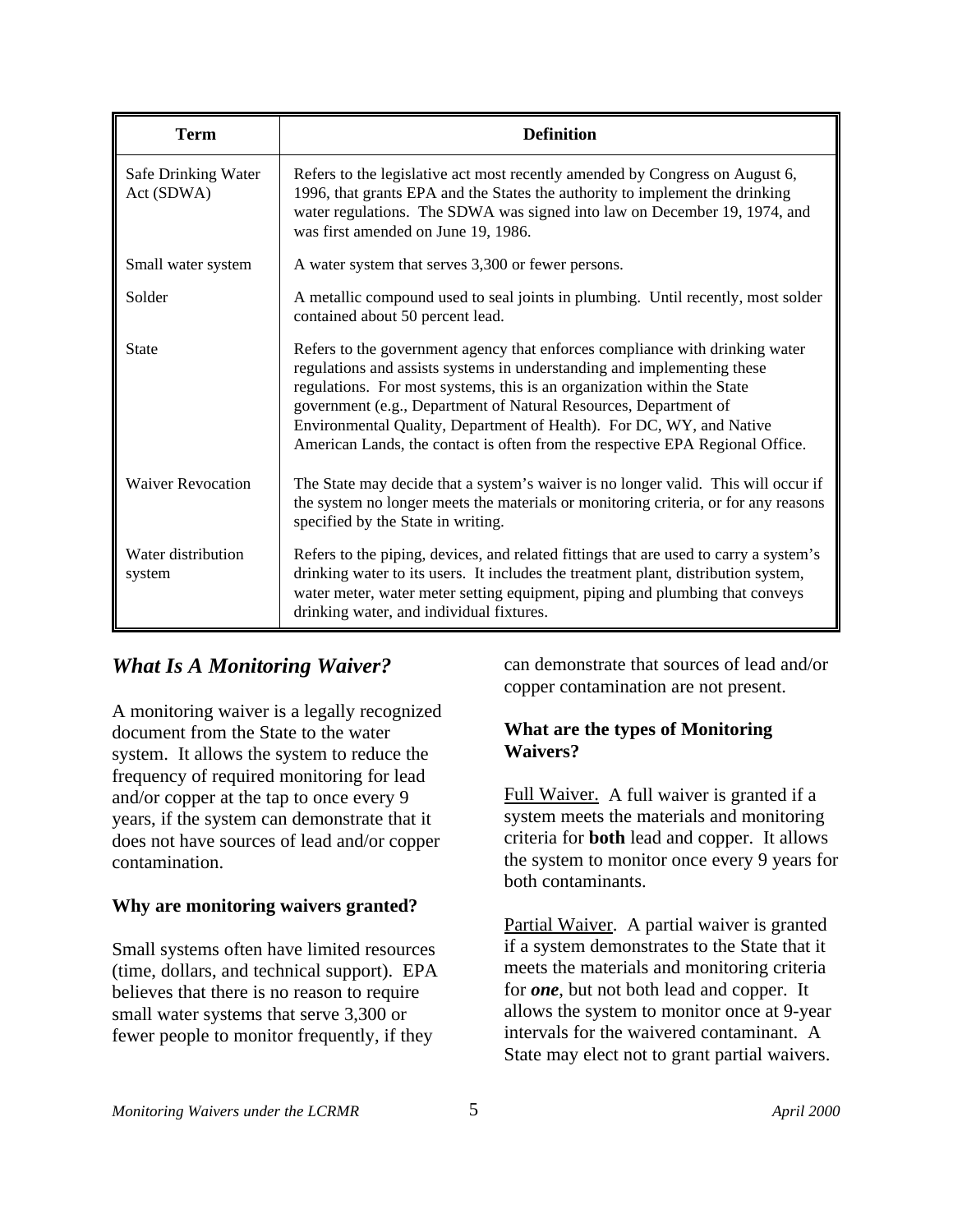Pre-existing Waiver. This is a waiver that was granted by the State prior to April 11, 2000.

### **Is a system eligible for a monitoring waiver, regardless of where the water system is located?**

No. The system should first check with the State in which the system is located to see if the State has the ability to grant monitoring waivers. It is also up to the State whether it will grant partial waivers. A State also may have granted pre-existing waivers prior to adopting the LCRMR.

## *How Does A System Apply for A Monitoring Waiver?*

## **What criteria must a system meet to be considered for a Monitoring Waiver?**

A system must meet both materials and monitoring criteria to be considered for a waiver [See  $\S$ §141.86(g)(1) and (2)]. There are separate criteria for lead and copper. The types of monitoring waivers that may be available to a system are listed in Table 1.

| Table 1<br><b>Types of Monitoring Waivers</b> |                                                                                   |  |
|-----------------------------------------------|-----------------------------------------------------------------------------------|--|
| If a system is<br><i>applying for a:</i>      | <b>Then the system must</b><br>meet the materials and<br>monitoring criteria for: |  |
| Full waiver                                   | both lead and copper                                                              |  |
| Partial waiver<br>for lead                    | lead only                                                                         |  |
| Partial waiver<br>for copper                  | copper only                                                                       |  |



**Remember:** A system should first check with the State before applying for a waiver to be sure that the State can grant waivers.

## **What are the materials criteria and to what do they apply?**

The materials criteria apply to all plumbing that is used to carry drinking water to a system's users *as well as* the plumbing used to convey the drinking water inside *all* of the residences and buildings that the system serves. Therefore, to meet the criteria, the system must be able to identify the composition of all the materials in its distribution system, service lines, and drinking water plumbing [See  $§141.86(g)(1)$ . The types of plumbing that the system must evaluate include not only the pipes, but the solder, flux, fittings, and faucets [See §141.86(g)(1)].

**Remember**: A system must be able to verify the drinking water plumbing in all the buildings that it serves, not just in those locations where the system collects lead and copper tap samples [See §141.86(g)(1)].

*If a system applies for a lead waiver*, the system must certify and document that these plumbing materials meet *all* the lead material criteria listed in Table 2 [See  $§141.86(g)(1)(i)$ ]. These criteria are based on the definition established under the Safe Drinking Water Act (SDWA) Amendments of 1986 and the lead-leaching standard required under the SDWA Amendments of 1996.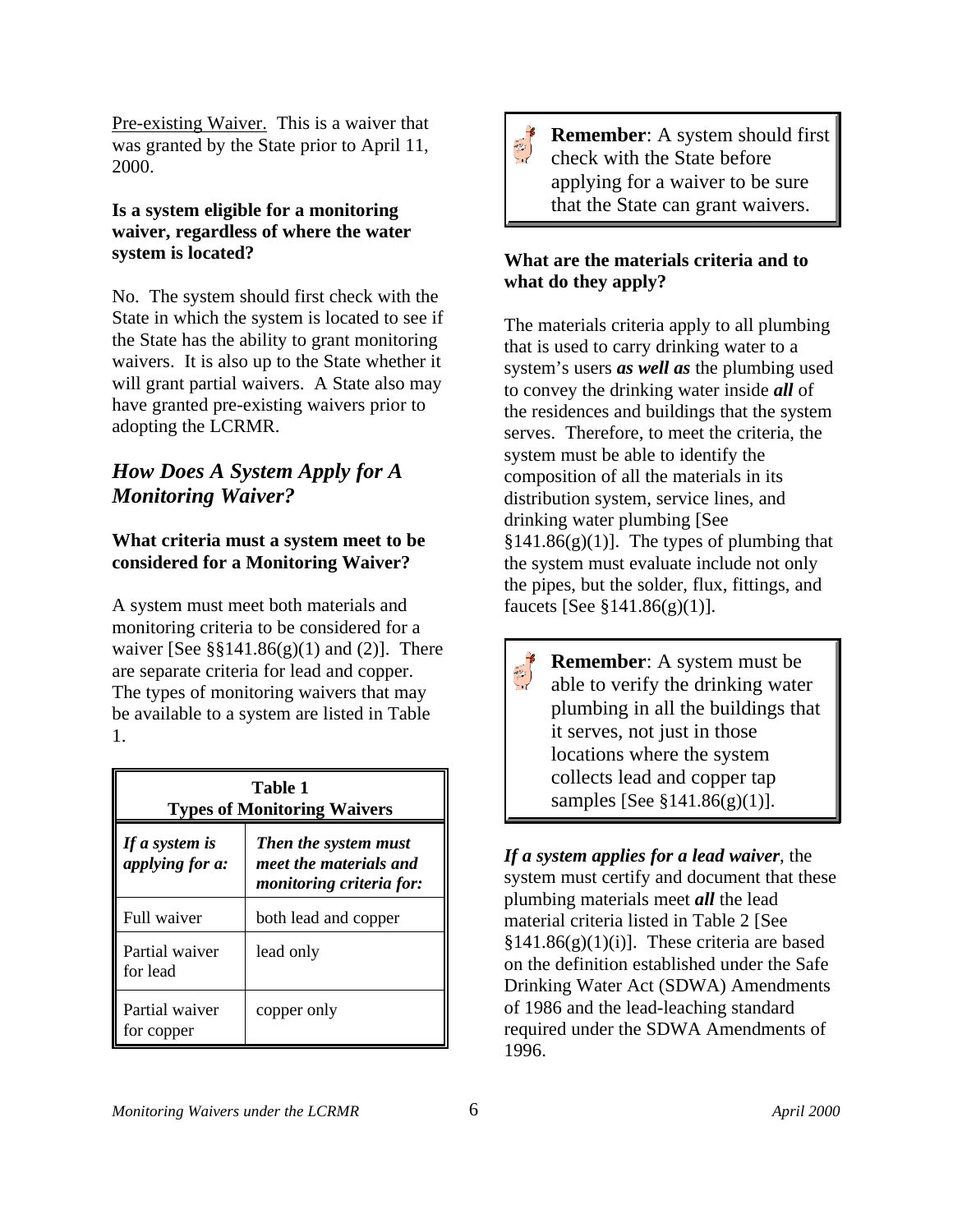### **Table 2 Materials Criteria for a Lead Waiver**

- No plastic pipes that contain lead plasticizers,
- No plastic service lines that contain lead plasticizers,
- No lead service lines,
- No lead pipes that contain over 8% lead,
- No lead pipe fittings that contain over 8% lead,
- No lead solder containing over 0.2% lead,
- No lead flux containing over 0.2% lead, *and*
- No leaded brass or bronze alloy fittings and fixtures, including faucets, that are intended by the manufacturer to be used to dispense drinking water, unless:
	- S they contain less than 8% lead, and S meet the standards and testing protocols for the leaching of lead established by qualified third-party certifiers in the development of voluntary standards as required in SDWA section 1417(e). Currently, EPA recognizes NSF Standard 61, Section 9, to meet these voluntary requirements. NSF Standard 61, Section 9 includes a list of plumbing fittings and fixtures that are subject to this requirement.

The year that the plumbing material was produced is one factor that may help a system determine whether the system's drinking water plumbing materials and those used in the buildings it serves meet the lead

materials criteria. This is due to laws that were passed to help limit the amount of lead that can be contained in drinking water plumbing materials. The following further describes the laws that limit the use of leadcontaining plumbing devices.

The 1986 amendments to the SDWA require the use of "lead-free" pipes, solder, and flux in the installation or repair of any public water system or any plumbing in other facilities connected to a public water system.

According to these amendments, solders and flux are considered "lead-free" when they contain not more than 0.2 percent lead. (In the past, solder normally contained about 50 percent lead.) Pipes and fittings are considered "lead-free" when they contain not more than 8.0 percent lead. These requirements went into effect in June 1986. The law gave State governments until June 1988 to implement and enforce these new limitations. Thus, any plumbing installed after June 1988 must contain these "leadfree" materials. The system should check with the State to determine when these new requirements took effect.

The SDWA 1996 Amendments set an even stricter lead-leaching standard. After August 6, 1998, only pipes and plumbing fittings and fixtures, that meet this new leadleaching standard are legally allowed to be imported, manufactured, processed, or sold. Devices that met the requirements of the SDWA 1986 Amendments may not meet the current lead leaching standards set by the 1996 Amendments.

Section 1417(e) of the 1996 SDWA Amendments also require EPA to work with third party certifiers to establish voluntary standards and testing protocols for the

*Monitoring Waivers under the LCRMR* 7 *April 2000*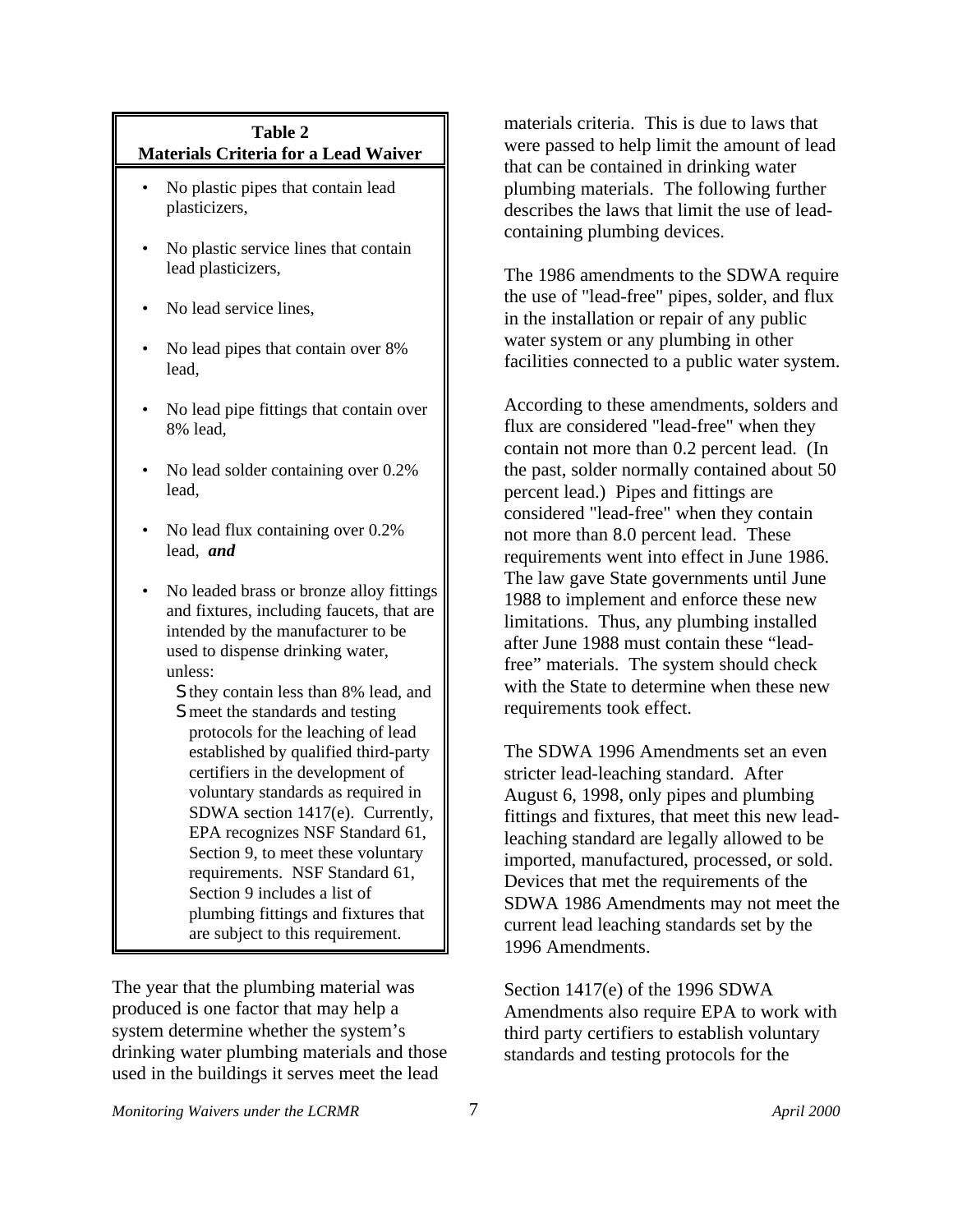leaching of lead from new plumbing fittings and fixtures to be used to dispense drinking water. The American National Standards Institute/ National Sanitation Foundation (ANSI/NSF) Standard 61, Section 9 is recognized by EPA as a lead-leaching standard. It limits the amount of lead that can leach into water from faucets, drinking fountains, and other endpoint devices.

Products certified against the ANSI/NSF standard carry a certification mark of the certifying organization. NSF International and Underwriters Laboratories (UL) publish listing books of products that they have tested and certified against the ANSI/NSF Standard. Both organizations also maintain these listings through their Internet sites. Systems can obtain listing books from NSF International at 1-800-NSF-MARK, or visit their website at www.nsf.org. Systems can also contact UL at 847-272-8800 or visit their website at www.ul.com.

*If a system applies for a copper waiver*, it must certify and document that the water system (including all plumbing that conveys drinking water in all residences and buildings connected to the system) meets *all* the criteria in Table 3 [See  $§141.86(g)(1)(ii)$ :

#### **Table 3 Materials Criteria for a Copper Waiver**

- No copper pipes, and
- No copper service lines.

Copper pipes and service lines are easy to spot from just a visual inspection. A homeowner should be able to tell the system whether he/she has copper piping that is

connected to his/her kitchen or bathroom faucet.

*If a system applies for a waiver for lead and copper*, also known as a full waiver, the system must meet the materials criteria for both lead and copper, that are listed in Tables 2 and 3 [See  $\S$ §141.86(g)(1)(i) and (ii)].

#### **What are the monitoring criteria that a system must meet to qualify for a waiver?**

To qualify for a full or partial monitoring waiver the system must also show that it has very low levels of lead and/or copper at the tap [See  $\S 141.86(g)(2)$ ]. To do this, the system must have at least one set of samples that:

1. Has been collected at the standard number of sites listed in Table 4 [See  $§141.86(g)(2)].$ 

| Table 4<br><b>Standard Number of Sites</b> |                                             |
|--------------------------------------------|---------------------------------------------|
| If the system serves:                      | <b>Then Collect</b><br><b>Samples from:</b> |
| 100 or fewer people                        | 5 sites                                     |
| 101 to $500$ people                        | 10 sites                                    |
| $501$ to 3,300 people                      | 20 sites                                    |

- 2. Was collected after the system determined that it met the materials criteria for lead and/or copper, depending on the type of waiver [See §141.86(g)(2)].
- 3. Meets the lead and/or copper monitoring criteria in Table 5 [See  $$141.86(g)(2)$ ].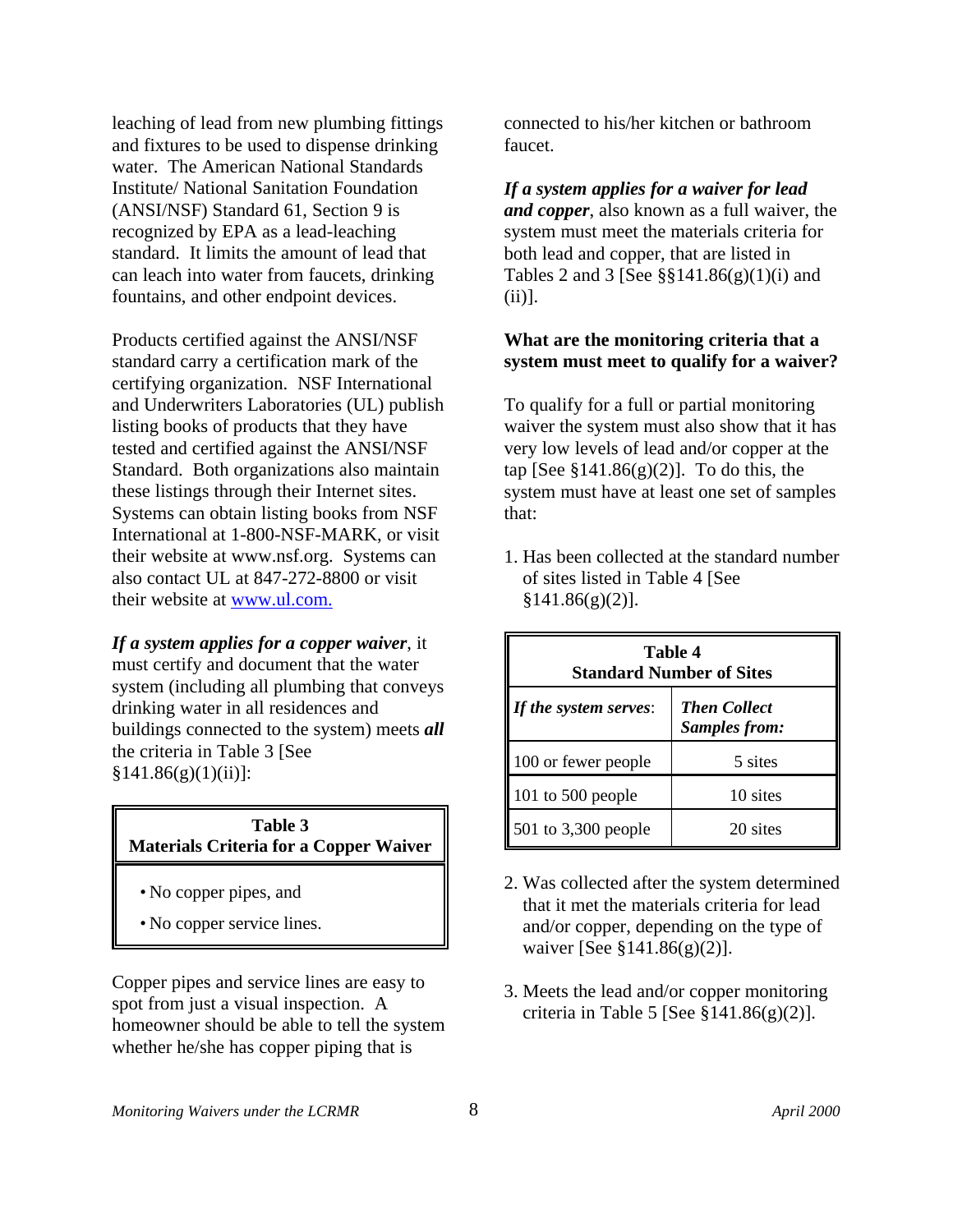| <b>Table 5</b><br><b>Monitoring Criteria</b> |                                                                              |
|----------------------------------------------|------------------------------------------------------------------------------|
| If a system is<br><i>applying for a:</i>     | then the system's $90th$<br><i>percentile level must be:</i>                 |
| Full waiver or<br>lead waiver                | less than or equal to<br>0.005 mg/L of lead [See<br>[3141.86(g)(2)(i)]       |
| Full waiver or<br>copper waiver              | less than or equal to<br>$0.65$ mg/L of copper<br>[See $$141.86(g)(2)(ii)$ ] |

**Remember:** If a system applies for a full waiver it must meet the materials and monitoring criteria for both lead and copper [See  $\S$ §141.86(g)(1) and (2)].

#### **What documentation does a system need to submit to the State to be considered for a Monitoring Waiver?**

The system's monitoring waiver application must include the following:

- Monitoring waiver application form that contains a materials certification,
- Monitoring results, and
- Supporting documentation [See  $\S$ §141.86(g)(1) and (2)].

Each of these is discussed in more detail below.

## **Monitoring Waiver Application Form**

Depending on the State's regulations, a system may apply for a full monitoring waiver, a lead monitoring waiver, or a copper monitoring waiver. Appendix A

contains separate application forms for these three types of waivers. They are:

- Monitoring waiver application form for lead and copper,
- Monitoring waiver application form for lead only, and
- Monitoring waiver application form for copper only.

If a system would like to apply for a waiver, it must submit the appropriate documentation [See  $\S$ §141.86(g)(1) and (2)]. The system can use one of the waiver application forms in Appendix A, based on the type of waiver for which the system is applying, or use the form provided by the State.

Each of the monitoring waiver application forms contain a materials certification. By signing this form, the system is certifying that it has performed the needed steps to verify that its distribution system, service lines, and the plumbing used to convey the drinking water inside the residences and buildings that it serves meets the materials criteria for lead, copper, or both. The monitoring waiver application form is a legal document. The form should only be signed and submitted to the State if the system is certain that it can certify and document that it meets the materials criteria.

## **Monitoring Results**

The system must provide to the State, a copy of the monitoring results that demonstrate that the system meets the monitoring criteria [See §141.90(a)(4)(i)]. The system should provide the results of all samples collected and not just the  $90<sup>th</sup>$ percentile value.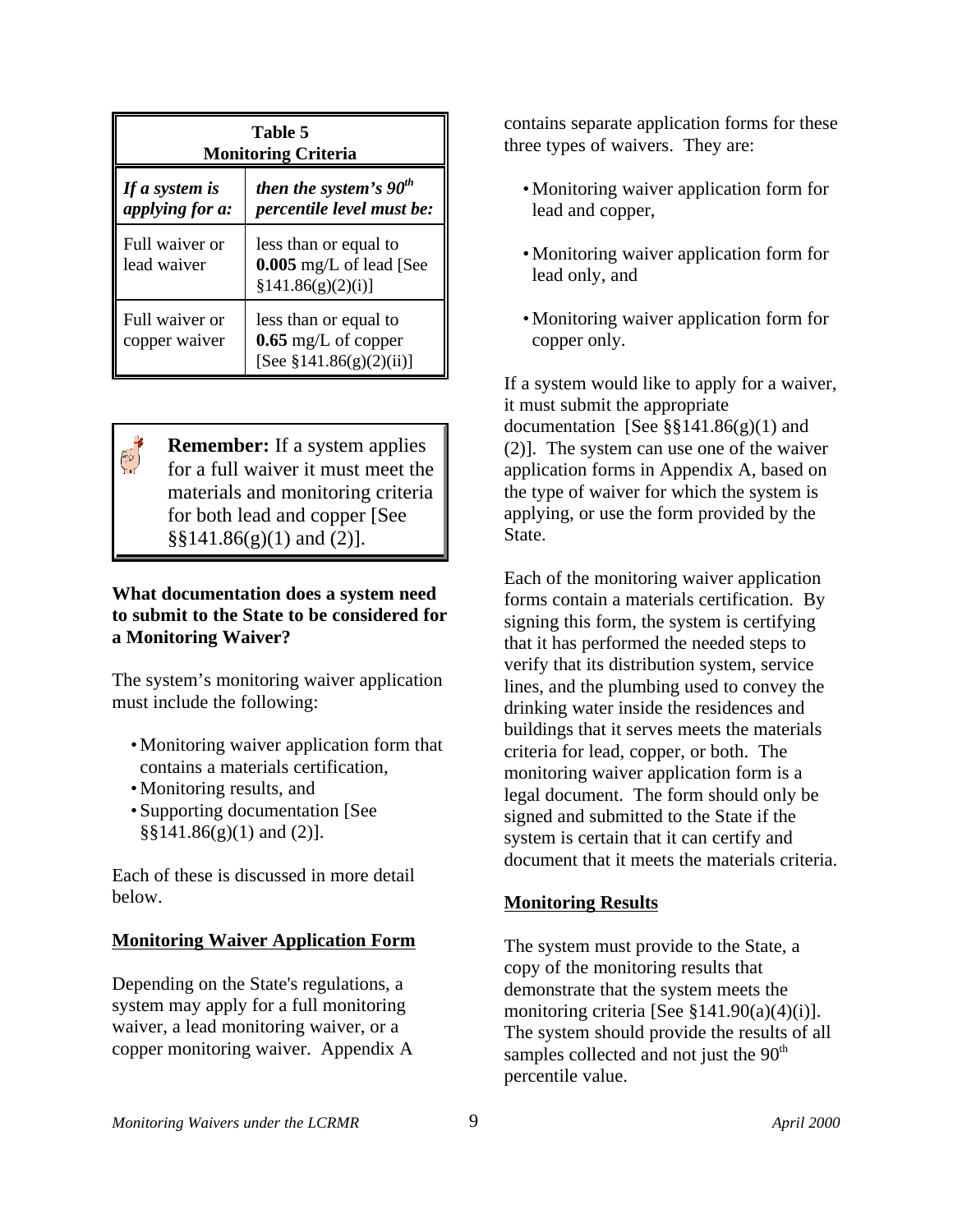#### **Supporting Documentation**

A system is required to provide supporting documentation to the State to show that the system meets the materials criteria for lead and/or copper [See  $\S 141.86(g)(1)$ ]. This documentation could include:

- •Construction permit that lists the types of materials that are used in the construction of the water system;
- Signed statements from the system's users that their drinking water plumbing is free of lead- and/or copper-containing materials;
- Plumbing codes;
- Plumbing permits;
- Distribution maps and drawings;
- Inspection and maintenance records;
- •Capital improvement and master plans;
- Operation and maintenance manuals;
- •Interviews with senior personnel and building inspectors; and
- •Community surveys.

### **Is a system eligible for a waiver if the plumbing in the system has lead plasticizers?**

No. A system is not eligible for a monitoring waiver if any of its distribution or service lines or any drinking water supply plumbing, including that used inside the buildings that it serves, contain plastic pipes

which contain lead plasticizers, or plastic service lines which contain lead plasticizers.

#### **Is a system eligible for a waiver if it has leaded brass or bronze alloy fittings or fixtures?**

If a water system has leaded brass or bronze alloy fittings and fixtures, the system may be eligible for a monitoring waiver if it meets *all* the following criteria:

- 1. All leaded brass or bronze alloy fittings and fixtures comply with ANSI/NSF Standard 61, section 9. This standard covers endpoint devices. The NSF Standard defines endpoint devices as mechanical plumbing devices, components, and materials which are typically installed within the last liter of the distribution system and are intended by the manufacturer to dispense drinking water. The devices include kitchen and bar faucets, lavatory faucets, water dispensers, drinking fountains, water coolers, glass fillers, residential refrigerator ice makers, supply stops and endpoint control valves.
- 2. Meets the "lead free" requirements that solders and flux may not contain more than 0.2 percent lead, and pipes, pipe fittings may not contain more than 8.0 percent lead.
- 3. Meets all of the materials criteria in Table 2 and monitoring criteria for lead in Table 5.

### **Is a system eligible for a waiver if it has in-line devices, such as valves or meters, that contain lead or copper?**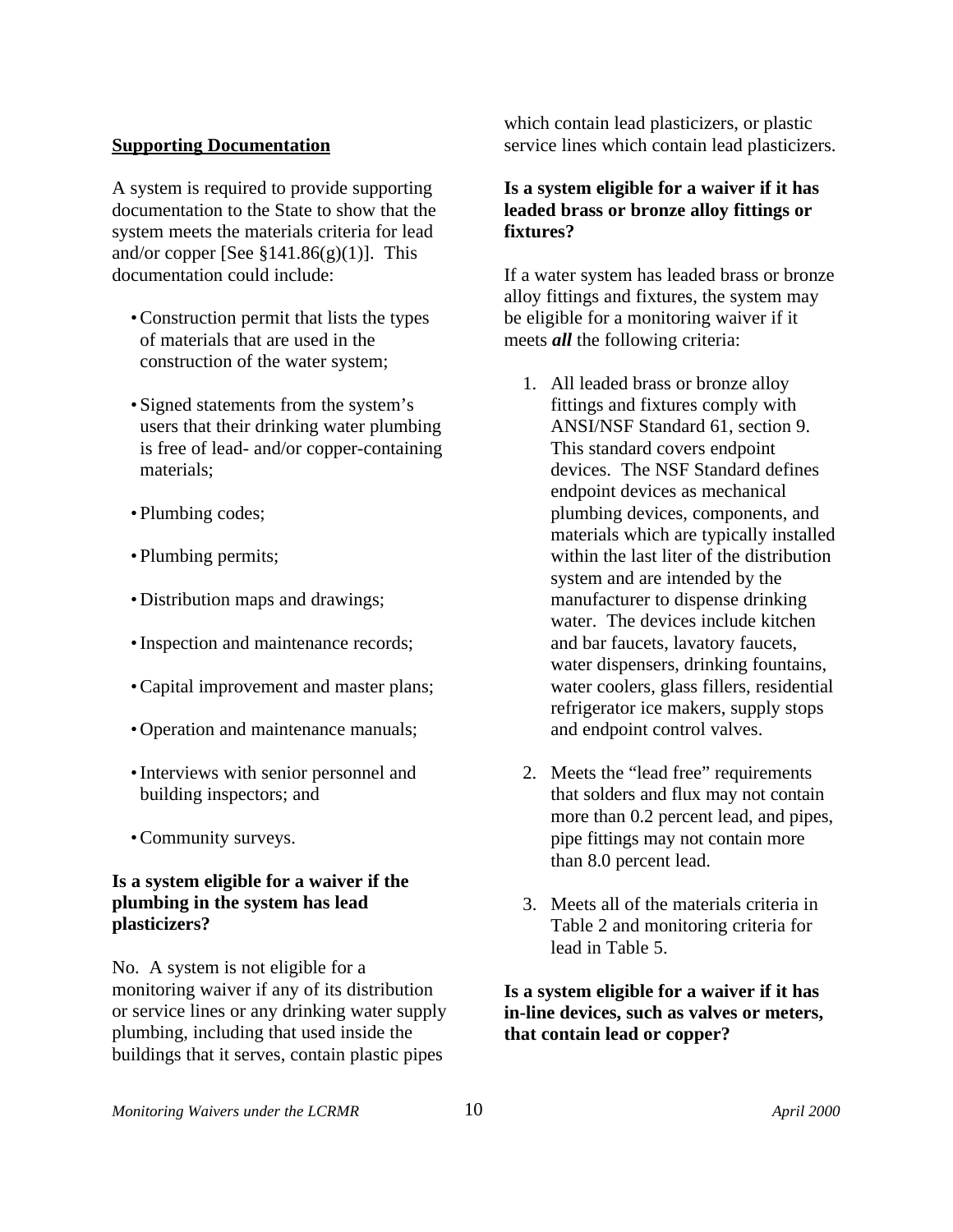Yes. A water system with in-line devices that contain lead or copper may apply for a waiver, and may be granted a waiver if it meets the other requirements for materials and monitoring results [See  $\S 141.86(g)(1)$ ].

#### **Is a system eligible for a waiver if it cannot identify all drinking water plumbing materials used in all buildings connected to the water system?**

No. A system must identify all plumbing materials used in all buildings that are connected to the system, in order to be eligible for a waiver.

#### **Is a system still eligible for the waiver if it adds a new source or changes treatment?**

Maybe. It is up to the State to decide this. A system must notify the State in writing within 60 days or earlier (if required by te State) after adding a new source or changing treatment, and describe what has changed [See  $$141.86(g)(4)(iii)$ ]. Based on the specific situation, the waiver may be modified or revoked. The State also may require the system to perform additional monitoring or other activities, to minimize the risk of introducing lead or copper into the tap water.

#### **Does a system have to collect samples while its waiver application is being reviewed by the State?**

Yes. A system must continue monitoring for lead and copper at the tap on the system's current schedule [See  $§141.86(g)(3)$ ]. For example, if a system is collecting samples on an annual basis, it is still required to monitoring annually, until it receives the State's *written* approval of the

monitoring waiver request [See  $§141.86(g)(3)$ ].

### **The materials criteria seems very difficult to meet. What kind of system could qualify?**

EPA recognizes that the materials criteria will be difficult to meet for many systems, because of the age of the water system and the requirement to identify drinking water plumbing materials in the buildings to which a system provides drinking water. EPA believes that only systems that can demonstrate that they are essentially free of lead and/or copper should be allowed to monitor on a 9-year cycle.

EPA expects that some newer systems, with limited distribution systems, such as a nontransient non-community water system or very small community water systems that serve a trailer park may qualify. These systems are more likely to use PVC, or materials meeting the lead free and lead leaching-standards, and to be able to identify the materials used in all the buildings they serve.

#### **How long does a waiver last?**

The waiver should last for 9 years, unless the system no longer meets the materials or monitoring criteria.

## *How Will the State Evaluate A System's Waiver Application?*

## **What criteria will the State use to evaluate an application for a waiver?**

The State will review the system's waiver application, materials certification, sampling results, and any other information that it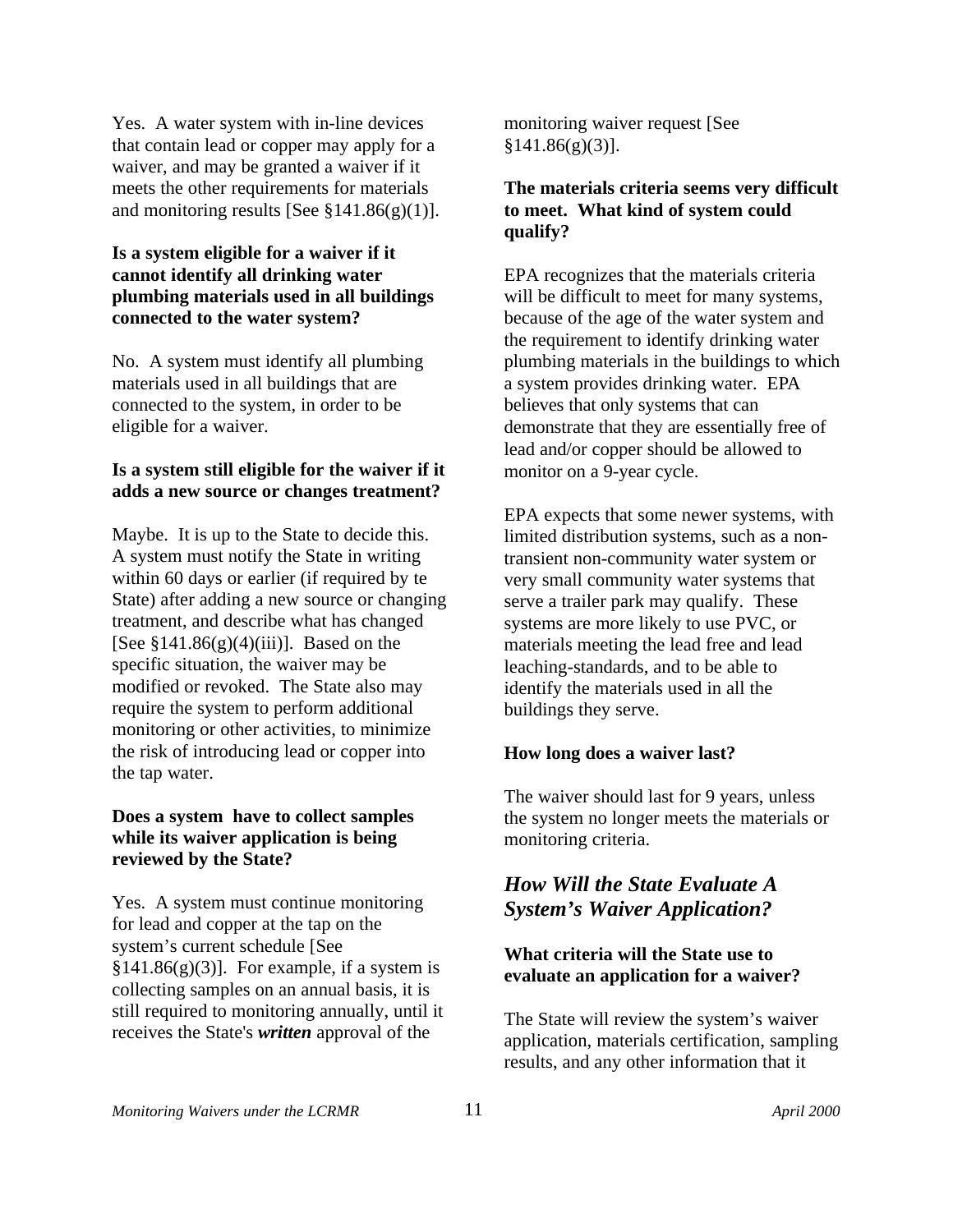may require from the system, to determine if the system is free of sources of lead and/or copper contamination.

### **How will a system know if the State has approved its waiver application?**

The State will notify the system in writing. The State will tell the system whether or not it has granted the waiver, reasons for its decision, and any conditions of the waiver. A State may require a system to perform specific activities, such as additional monitoring or the delivery of information to customers to remind them to avoid installation of materials that might void the waiver.

## *What Are A System's Monitoring and Reporting Requirements If It Receives A Waiver?*

## **What must a system do if it receives a full waiver?**

The State will specify the exact conditions of the waiver. In general, the system will be required to monitor for lead and copper at the tap at least every 9 years at the same number of sites allowed under annual or triennial monitoring [See  $\S 141.86(g)(4)$ ]. (For example, if a system with a waiver monitors in June 2000, it must monitor again in June 2009 or earlier.) For systems serving 101 to 3,300 people, this is a reduction in the number of sites from that required during the standard six-month monitoring cycle. The minimum number of sites is shown in Table 6.

| Table 6<br><b>Reduced Number of Sites</b> |                                                     |
|-------------------------------------------|-----------------------------------------------------|
| If a system serves:                       | <b>Then it must Collect</b><br><b>Samples from:</b> |
| 100 or fewer people                       | 5 sites                                             |
| 101 to $500$ people                       | 5 sites                                             |
| 501 to 3,300 people                       | 10 sites                                            |

## **What must a system do if it receives a partial waiver?**

The waiver will apply to lead or copper only and the State will specify the exact conditions of the waiver. In general, the system will be required to monitor for the waivered contaminant at least every 9 years at the number of sites shown in Table 6 [See  $$141.86(g)(4)$ . For the contaminant for which the system did not receive a waiver, the monitoring schedule is not affected.

## *How Does A System Renew or Modify An Existing Waiver?*

## **How does a system renew its waiver?**

If a system continues to comply with the criteria for materials and monitoring results, its waiver will be renewed. The system is still required every 9 years to submit its monitoring results and to re-certify that it still meets the criteria for a monitoring waiver [See §141.86(g)(4)].

The Monitoring Waiver Application Form in Appendix A can also be used as a recertification form, by checking the box labeled, "Renewal of existing waiver". However, if a system no longer meets these criteria, its waiver will be either modified or revoked. In either case, the State will notify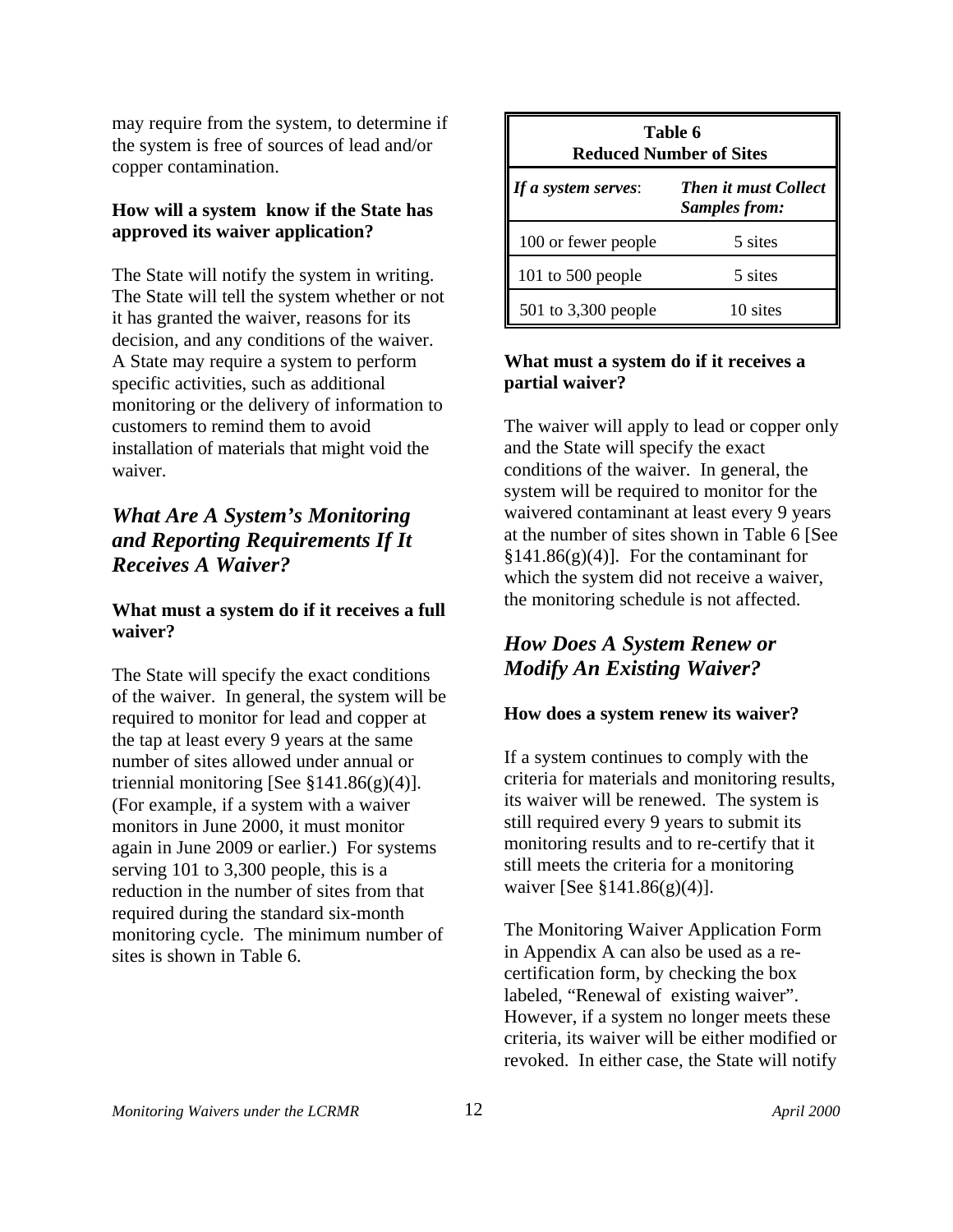the system in writing to explain the system's new requirements or reasons why the waiver was revoked. For more information on waiver revocation, refer to the section, entitled, "What Must A System Do If Its Waiver Has Been Revoked?".

#### **What must a system do if it has a preexisting waiver?**

#### **If The State Required Monitoring**

Some States issued waivers to systems before April 11, 2000. In some instances, the State required the system to collect at least one round of monitoring. If this is the case, the system's waiver will still be in effect if the results of its lead  $90<sup>th</sup>$  percentile level does not exceed 0.005 mg/L and its copper 90th percentile level does not exceed 0.65 mg/L [See  $$141.86(g)(7)(i)$ ].

If a system satisfies these criteria, it will be required to monitor no later than 9 years after the last time it monitored for lead and copper [See  $\S 141.86(g)(7)(i)$ ]. For example, assume a system monitored in June 1996. The system would be required to conduct its next round of lead and copper tap monitoring by June 2005. In addition, the system will be required to submit these results to the State along with a certification that it meets the materials criteria for lead and copper [See  $\S$ §141.86(g)(1) and (2)]. The Monitoring Waiver Application Form in Appendix A can also be used to renew existing waivers, by marking the box, "Renewal of pre-existing waiver".

#### **If The State Did Not Require Monitoring**

If a system was not required to conduct monitoring as a condition of receiving the waiver, its waiver will remain in effect if it conducts at least one set of lead and copper samples at the tap at the standard number of sites (refer to Table 4) by September 30, 2000. The results of this monitoring must meet the monitoring criteria for both lead and copper (refer to Tables 2 and 3) [See  $§141.86(g)(7)(ii)].$ 

The system must report the monitoring results to the State within 10 days following the end of the monitoring period [See  $§141.90(a)(1)$ ]. So, for example, if a system's monitoring period ended September 30, 2000, it must report its sampling results to the State by October 10, 2000. In addition, the system must continue to monitor at intervals of at least 9 years from when it last sampled for lead and/or copper, and to certify that it meets the materials criteria for lead and copper in order to maintain its waiver [See  $§141.86(g)(7)(ii)$ ].

## *What Must A System Do If The System Has Changed?*

#### **What must a system do if it adds a new source or changes treatment?**

A system must provide written documentation describing its new source or change in treatment to the State within 60 days or earlier (if earlier notification is required by the State) [See §§141.86(g)(4)(iii) & §141.90(a)(3)].

The State may add or modify the conditions of the waiver (e.g., require re-certification that the system is free of lead-containing materials or does not contain copper materials, require additional rounds of monitoring), if it considers these steps necessary to adequately address the changes in source or treatment in the system.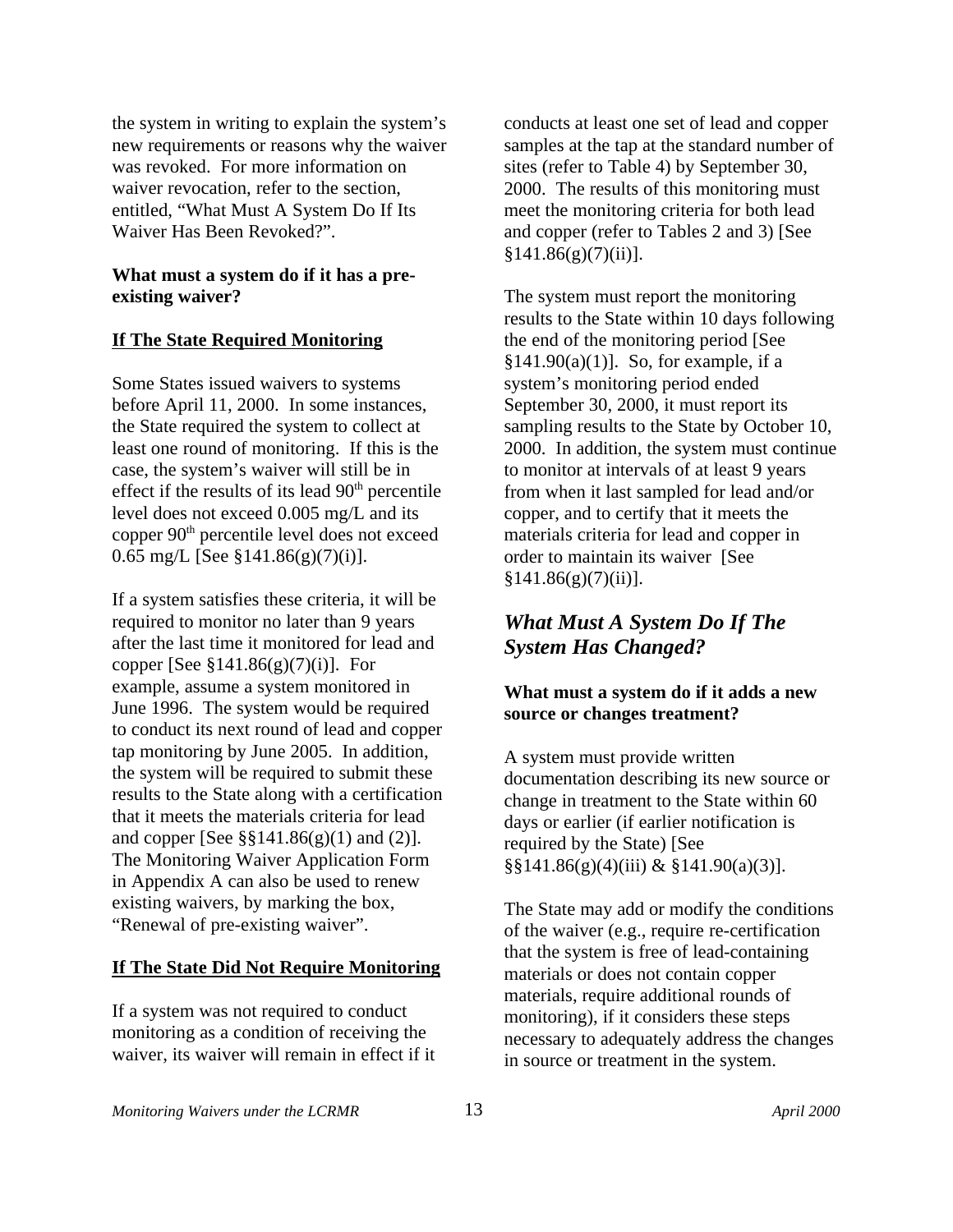#### **What must a system do if it finds out that it is no longer free of lead- or coppercontaining materials?**

Over time, a system may change (e.g., due to new construction, repairs), and leadcontaining or copper-containing materials may be added. A system must notify the State in writing no later than 60 days after becoming aware of such a change [See  $§141.86(g)(4)(iv)$ ].

## *What Must A System Do If Its Waiver Has Been Revoked?*

### **Why would a waiver be revoked?**

The State must revoke a full waiver or a partial waiver for lead if:

- The system is no longer free of leadcontaining materials,
- The system has a  $90<sup>th</sup>$  percentile value over 0.005 mg/L for lead, or
- The State has provided the system with a letter informing the system that its waiver was revoked and the reasons why [See  $\S$ §141.86(g)(5)(i) and (iii)].

The State must revoke a full waiver or a partial waiver for copper if:

- The system now contains copper pipes or copper service lines,
- The system has a  $90<sup>th</sup>$  percentile value over 0.65 mg/L for copper, or
- The State has provided the system with a letter informing the system that its waiver was revoked and the

reasons why [See  $\S$ §141.86(g)(5)(ii) and (iii)].

### **What is a system required to do if its waiver is revoked due to a 90th percentile value above the monitoring waiver level?**

This depends on whether the  $90<sup>th</sup>$  percentile lead or copper level is above the action level, as explained in more detail below.

## **If A System Exceeds An Action Level**

If the  $90<sup>th</sup>$  percentile lead level exceeds 0.015 mg/ $\overline{L}$  or the 90<sup>th</sup> percentile copper level exceeds 1.3 mg/L, the system must begin corrosion control treatment steps [See  $§141.86(g)(6)(i)$ . The requirements for corrosion control treatment are contained in §141.81(e) of the LCRMR and have been provided in Appendix B for convenience. The LCRMR do not change the requirements contained in §141.81(e) from those originally required under the 1991 Rule.

### **If A System is At Or Below Both Action Levels**

If the  $90<sup>th</sup>$  percentile values for BOTH lead and copper are **at or below** the action levels, the system must monitor at least once every 3 years at the number of sites specified in Table 6 [See §141.86(g)(6)(ii)]. A summary of these requirements are provided in Table 7.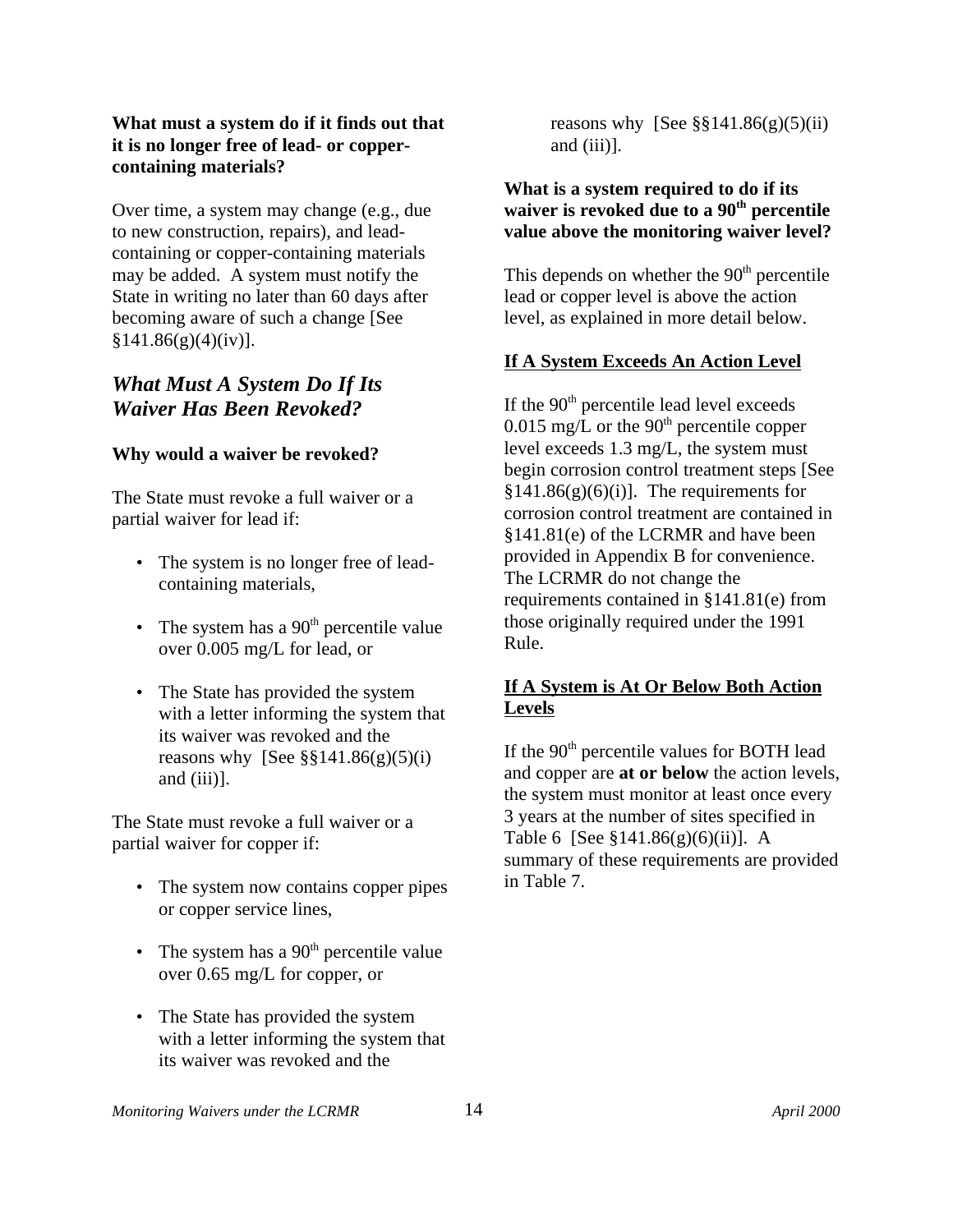| <b>Table 7</b><br><b>Monitoring Requirements If A System</b><br><b>No Longer Meets the Monitoring</b><br><b>Criteria</b>                 |                                                                                                                       |
|------------------------------------------------------------------------------------------------------------------------------------------|-----------------------------------------------------------------------------------------------------------------------|
| If a system's $90^{th}$<br><i>percentile level</i><br>for:                                                                               | The system must:                                                                                                      |
| lead exceeds<br>$0.015 \text{ mg/L}, or$<br>copper exceeds<br>$1.3 \text{ mg/L}$                                                         | begin corrosion<br>control treatment<br>steps [See<br>§141.86(g)(6)(i)]                                               |
| lead exceeds<br>$0.005$ mg/L but<br>is $0.015$ mg/L or<br>less, or<br>copper exceeds<br>$0.65$ mg/L but is<br>$1.3 \text{ mg/L}$ or less | monitor at least<br>once every 3 years<br>at the number of<br>sites, listed in<br>Table 6 [See<br>§141.86(g)(6)(ii)]. |

#### **May a system re-apply for a waiver if its waiver has been revoked?**

Yes. If a system now meets the criteria for both materials and monitoring results, it may re-apply for a full or partial waiver. The system may use the Waiver Application form in Appendix A by checking the box, labeled "Re-application After Waiver Was Revoked." The system must also complete and sign a new Materials Certification Form and provide monitoring results that demonstrate that the system meets the monitoring criteria [See §§141.86(g)(1) and (2)].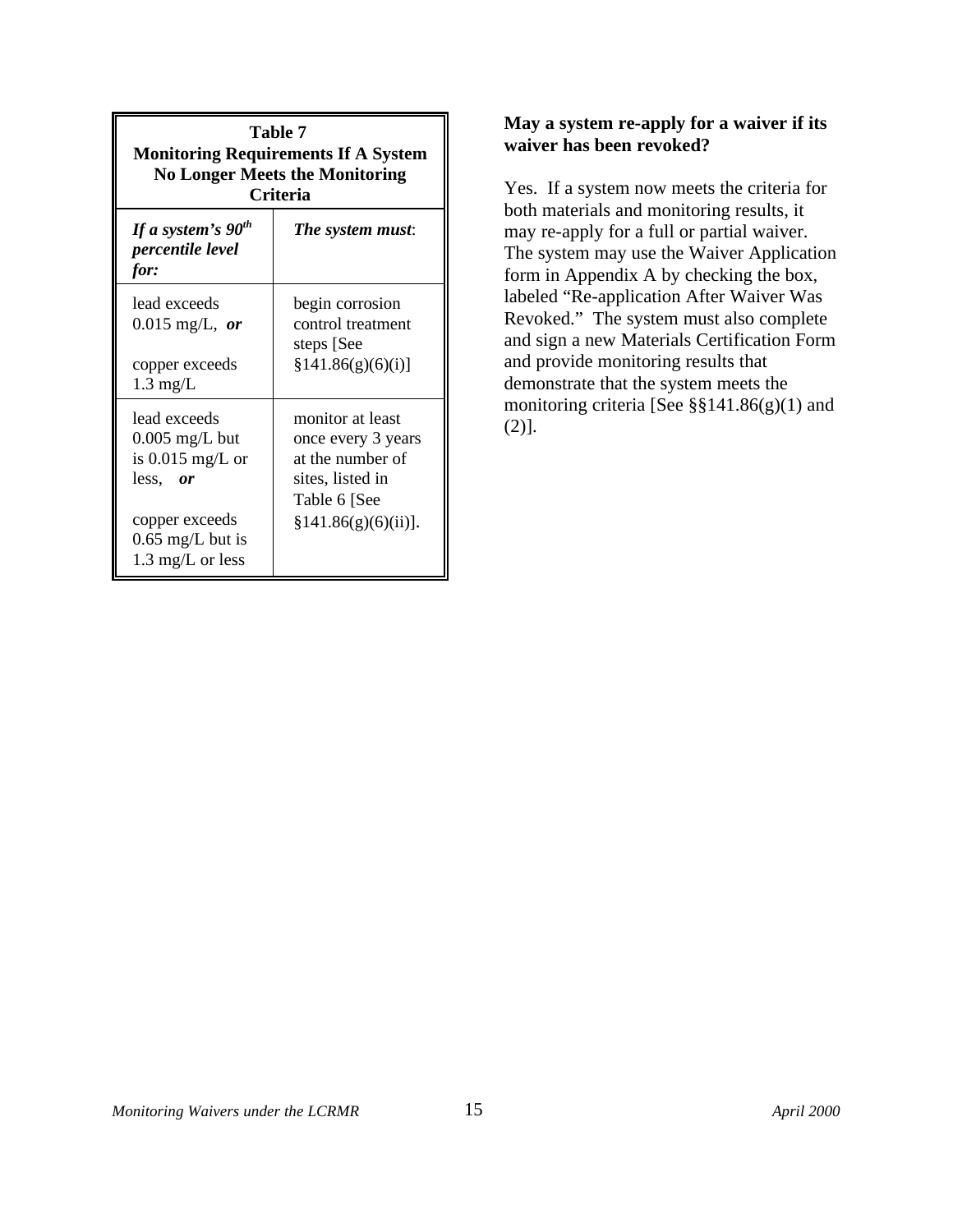## **What Key Points Should A System Remember?**

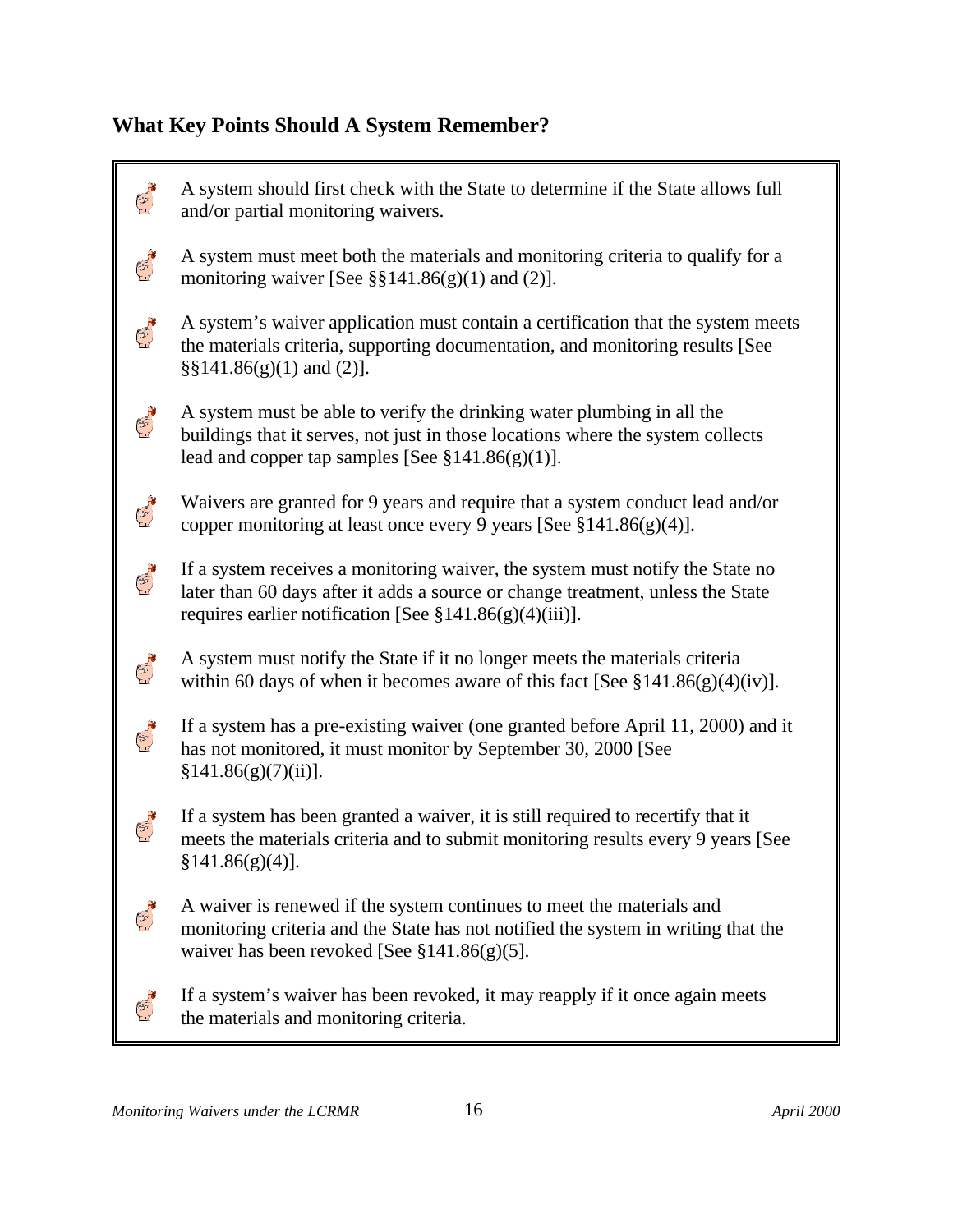## **APPENDIX A**

## **Monitoring Waiver Application Forms**

- **EXECUTE:** Instructions for Completing the Monitoring Waiver Application Form
- **EXECUTE:** Monitoring Waiver Application Form for Both Lead and Copper
- **EXECUTE:** Monitoring Waiver Application Form for Lead Only
- **EXECUTE:** Monitoring Waiver Application Form for Copper Only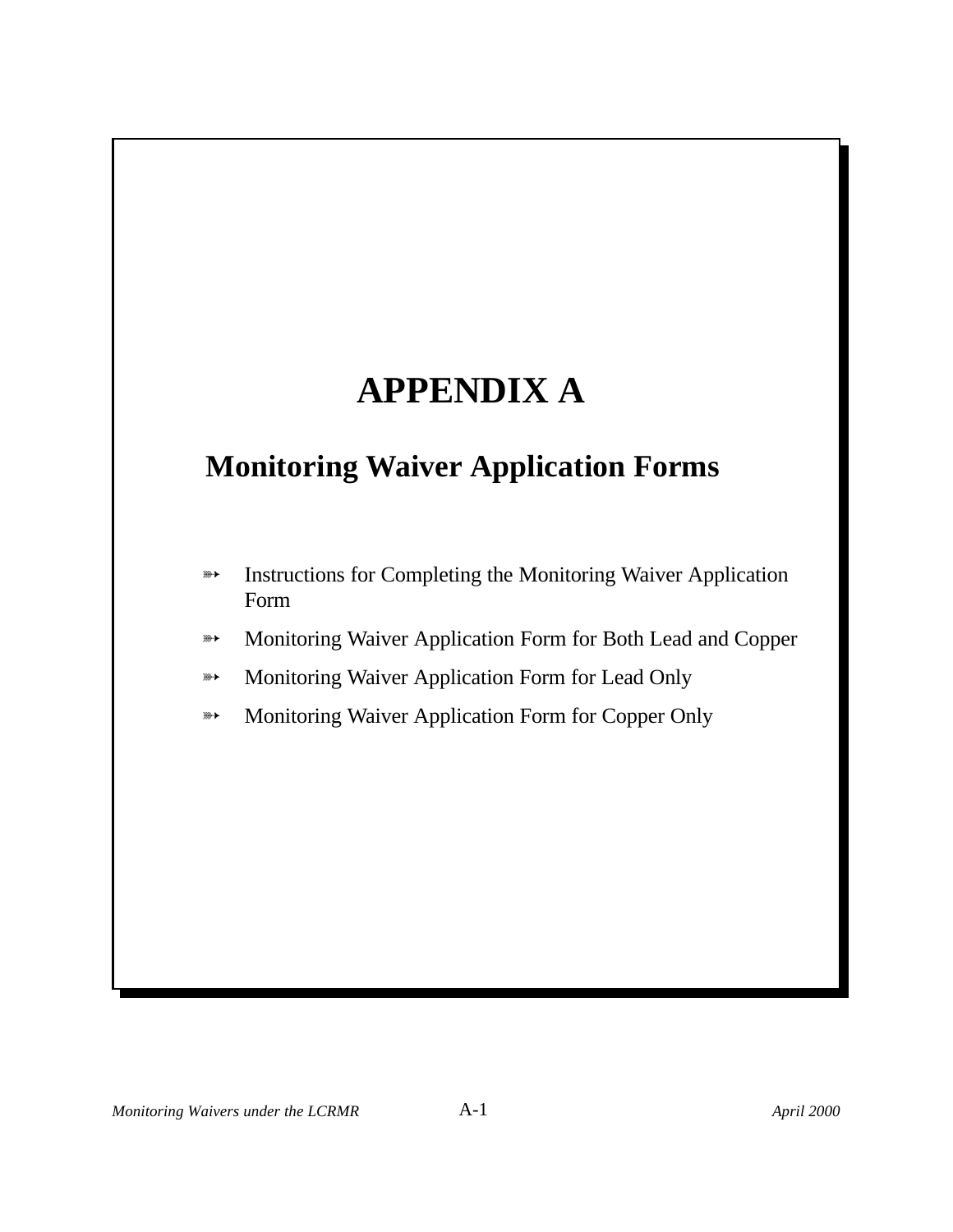## **Instructions for Completing the Monitoring Waiver Application Form**

Please select the appropriate waiver application form for the type of waiver for which you are applying. Depending on your State's drinking water regulations, you can apply for one of three types of monitoring waivers:

- Waiver for both lead and copper,
- Waiver for lead only, or
- Waiver for copper only.

Please provide responses for all requested information, and have an official representative of your water system sign and date the form. Each of the monitoring waiver application forms contains a materials certification. By signing this form, you (or your official representative, if appropriate) are certifying that you have performed all of the steps needed to verify that your distribution system, service lines, and drinking water plumbing in all residences and buildings meet the materials criteria for lead, copper, or both. The monitoring waiver application form is a legal document. It is essential that it be signed by someone who has the authority to make decisions for your system. It should be signed only after you can certify and document that your system and all the drinking water plumbing in the buildings connected to your system, meet the materials criteria.

Please send a signed copy of your completed waiver application form, with supporting documentation, and sampling results to your State. If you have any problems or questions, please call your State.

|                    | <b>System-specific information</b>                                                                                                                                                                                                                                                                                                                   |
|--------------------|------------------------------------------------------------------------------------------------------------------------------------------------------------------------------------------------------------------------------------------------------------------------------------------------------------------------------------------------------|
| <b>PWSID</b>       | This is the unique identification number that has been assigned to your<br>system by your State. If you do not know your water system's<br>identification number, please ask your State.                                                                                                                                                             |
| <b>System Name</b> | The official name of your water system.                                                                                                                                                                                                                                                                                                              |
| Contact            | As part of the monitoring waiver application process, your State will need<br>to contact someone that can tell them about your water system. So, you<br>need to provide information on your designated contact person as follows:<br>Mailing address<br>Contact name<br>Telephone number<br>Fax number, if available<br>e-mail address, if available |

Please provide the following information, so that your State can properly review your application for a monitoring waiver.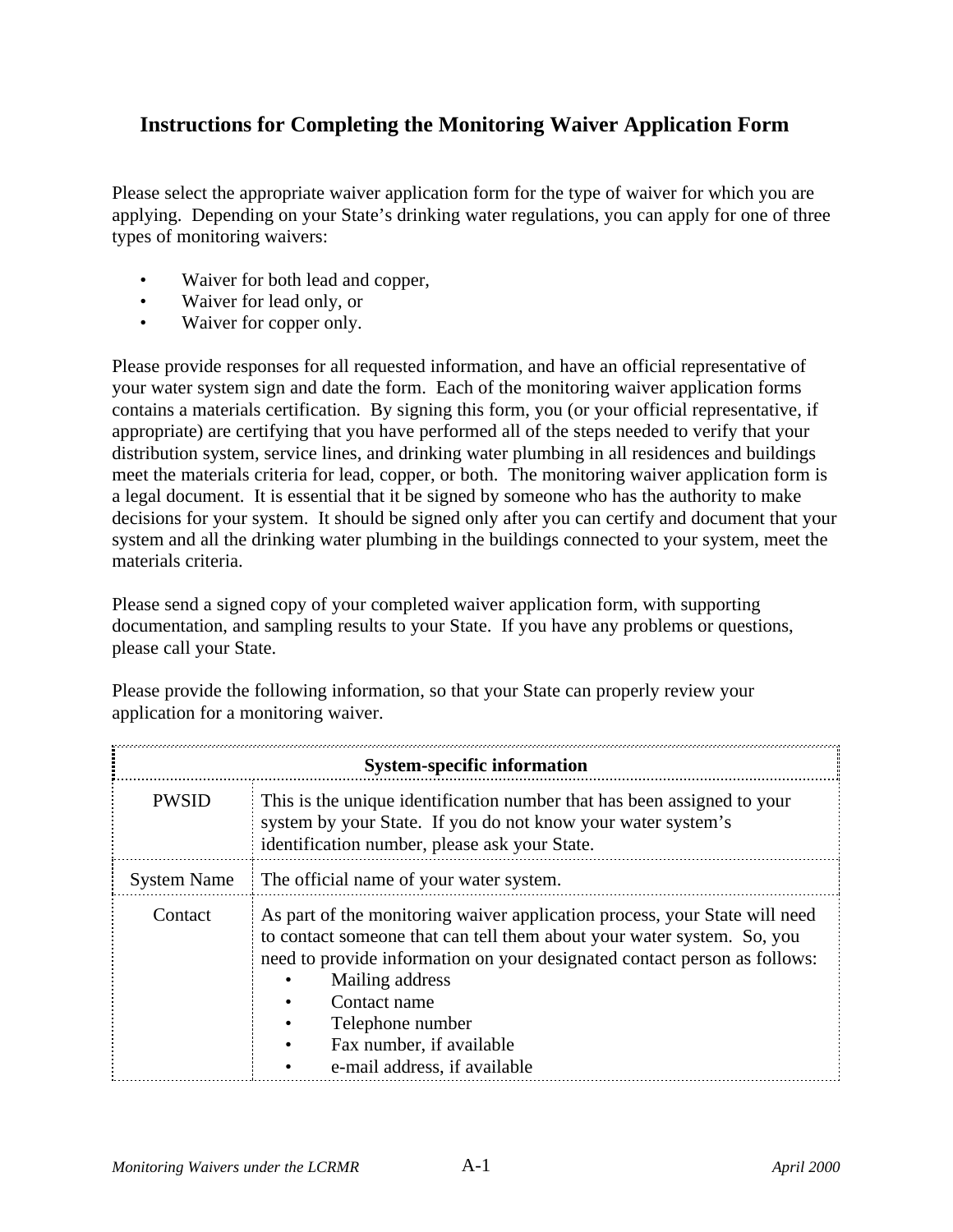**Waiver Status**. Information you provide on the current status of your waiver will help your State process your monitoring waiver application more quickly. Your waiver application form has four possible options.

| Check this box<br>on your form             | if:                                                                                                                                                                                                                                                                                                                                                                                                                                                                   |
|--------------------------------------------|-----------------------------------------------------------------------------------------------------------------------------------------------------------------------------------------------------------------------------------------------------------------------------------------------------------------------------------------------------------------------------------------------------------------------------------------------------------------------|
| <b>New</b>                                 | You have never been granted a monitoring waiver.                                                                                                                                                                                                                                                                                                                                                                                                                      |
| Renewal of a<br>Pre-Existing Waiver        | You have been granted a monitoring waiver prior to April 11,<br>2000.                                                                                                                                                                                                                                                                                                                                                                                                 |
| Renewal of Existing<br>Waiver              | You have previously been granted a waiver after April 11, 2000.                                                                                                                                                                                                                                                                                                                                                                                                       |
| Re-application after<br>Waiver was Revoked | You have previously been granted a waiver, but it has been<br>revoked. Please indicate why your waiver was revoked. Reasons,<br>preceded by circles on your form, are as follows: new source,<br>change treatment, $90th$ percentile levels above waiver levels, or<br>Other (please specify). Check all the circles that apply. In order<br>for you to be eligible for a waiver again, the conditions that caused<br>your waiver to be revoked must now be resolved. |

**Signature of Official Representative.** By signing this form, you (or your official representative, if appropriate) are certifying that you have performed all of the steps needed to verify that your distribution system, service lines, and drinking water plumbing in all residences and buildings meet the materials criteria listed on the form.

**Supporting Documentation**. You must provide your State with supporting documentation that shows that your system meets the materials criteria. Examples of this include construction permits listing the materials used to construct your water system, certificates of lead content that can be obtained from the manufacturer or importer/distributor of your faucets or plumbing devices, and laboratory results from testing faucets/plumbing devices for lead content.

**Sampling Results**. Sampling results **must** accompany your waiver application. These samples must have been collected after you have determined that your system meets the materials criteria for lead or copper or both, depending on the type of waiver. Your  $90<sup>th</sup>$  percentile lead level cannot be greater than 0.005 mg/L (if applying for a full waiver or lead waiver) and your copper 90<sup>th</sup> percentile level cannot be greater than 0.65 mg/L (if applying for a full waiver or copper waiver).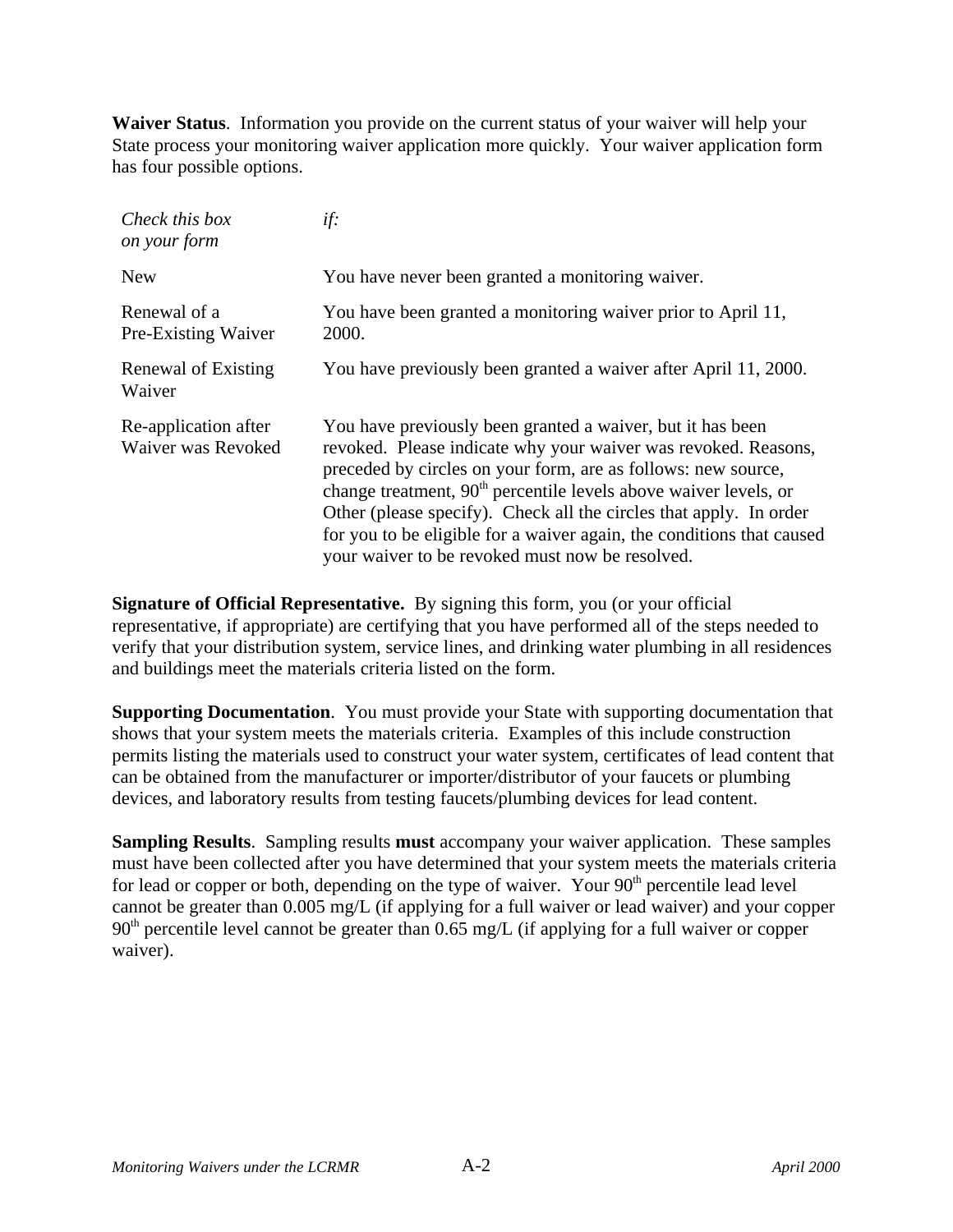## **Monitoring Waiver Application Form for** *Both* **Lead and Copper**

| PWS ID:                 | <b>Contact Person Name:</b> |
|-------------------------|-----------------------------|
|                         | <b>Telephone Number:</b>    |
| <b>Mailing Address:</b> | <b>Fax Number:</b>          |
|                         | e-mail address:             |
|                         |                             |

| <b>Waiver Status</b>                    |                                                                                    |
|-----------------------------------------|------------------------------------------------------------------------------------|
| <b>G</b> New                            | <b>G</b> Re-application after Waiver was Revoked<br>(check all reasons that apply) |
| <b>G</b> Renewal of Pre-Existing Waiver | <b>F</b> New source<br><b>F</b> Change treatment                                   |
| <b>G</b> Renewal of Existing Waiver     | $\mathsf{F}$ 90 <sup>th</sup> percentile values above waiver levels<br>Other:      |

*I have verified and hereby certify* that all materials in my water system's distribution system and service lines and all drinking water supply plumbing, including plumbing that conveys drinking water inside all residences and buildings connected to my system, meet **ALL** of the following criteria:

| No plastic pipes that contain lead<br>plasticizers,<br>No plastic service lines that contain lead<br>plasticizers,<br>No lead service lines,<br>$\bullet$<br>No lead solder or lead flux containing<br>$\bullet$<br>over $0.2\%$ lead, | No lead pipes or lead pipe fittings<br>containing over 8% lead,<br>No leaded brass or bronze alloy fittings<br>$\bullet$<br>or fixtures that do not meet the<br>standards established in SDWA<br>§1417(e),<br>No copper pipes, AND<br>No copper service lines<br>٠ |
|----------------------------------------------------------------------------------------------------------------------------------------------------------------------------------------------------------------------------------------|--------------------------------------------------------------------------------------------------------------------------------------------------------------------------------------------------------------------------------------------------------------------|
| Signature:                                                                                                                                                                                                                             | Date:                                                                                                                                                                                                                                                              |

## *Note: You MUST include sampling results for BOTH lead and copper, and supporting documentation with this form to be considered for a monitoring waiver.*

Printed Name: \_\_\_\_\_\_\_\_\_\_\_\_\_\_\_\_\_\_\_\_\_\_\_\_\_\_\_\_\_\_\_\_\_\_\_\_ Title: \_\_\_\_\_\_\_\_\_\_\_\_\_\_\_\_\_\_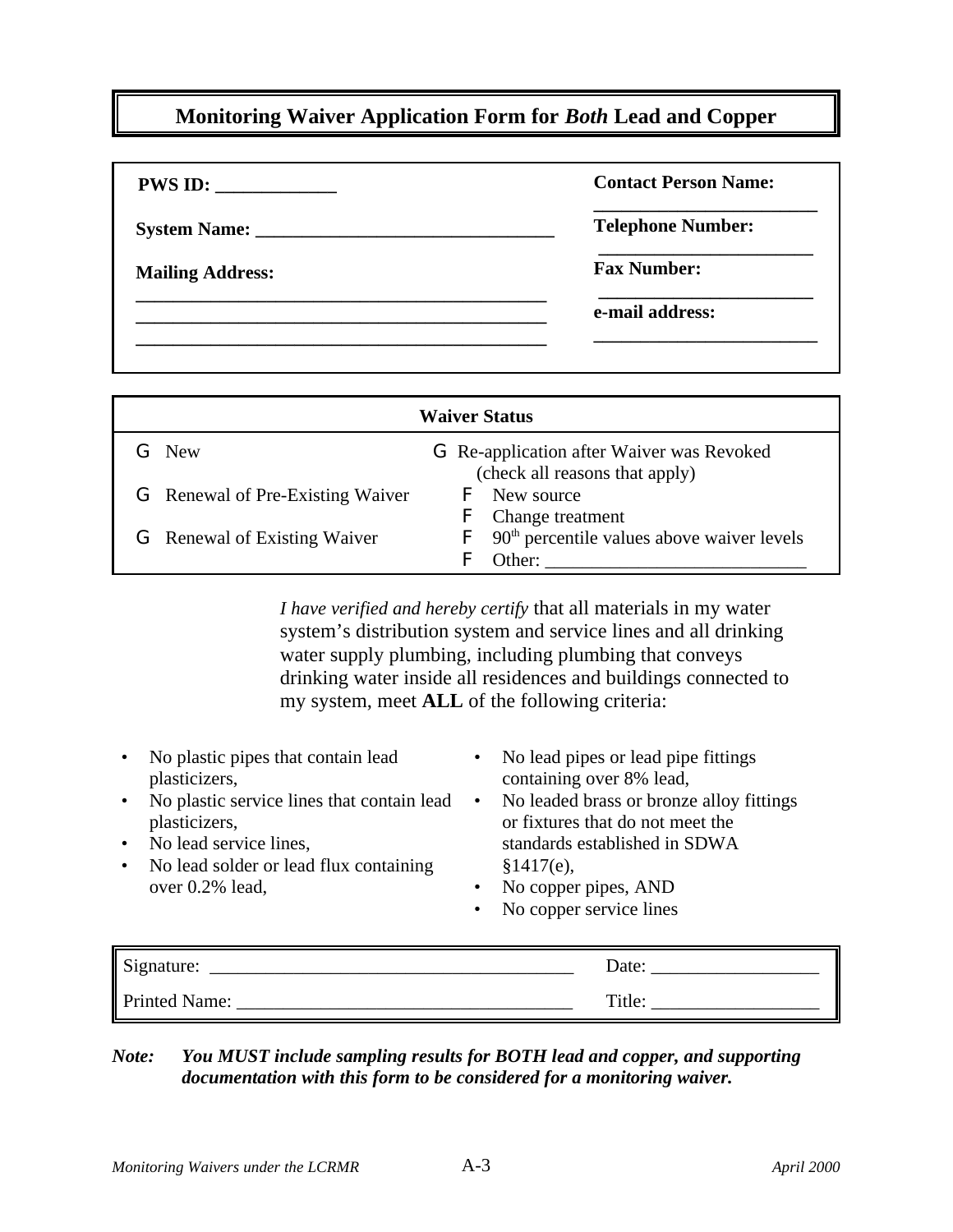## **Monitoring Waiver Application Form for** *Lead Only*

| PWS ID:                 | <b>Contact Person Name:</b> |
|-------------------------|-----------------------------|
|                         | <b>Telephone Number:</b>    |
| <b>Mailing Address:</b> | <b>Fax Number:</b>          |
|                         | e-mail address:             |
|                         |                             |

| <b>Waiver Status</b>                    |                                                                                                |  |
|-----------------------------------------|------------------------------------------------------------------------------------------------|--|
| <b>G</b> New                            | <b>G</b> Re-application after Waiver was Revoked<br>(check all reasons why waiver was revoked) |  |
| <b>G</b> Renewal of Pre-Existing Waiver | <b>F</b> New source<br><b>F</b> Change treatment                                               |  |
| <b>G</b> Renewal of Existing Waiver     | $\mathsf{F}$ 90 <sup>th</sup> percentile values above waiver levels<br>Other:                  |  |

*I have verified and hereby certify* that all materials in my water system's distribution system and service lines and all drinking water supply plumbing, including plumbing that conveys drinking water inside all residences and buildings connected to my system, meet **ALL** of the following criteria:

- No plastic pipes that contain lead plasticizers,
- No plastic service lines that contain lead plasticizers,
- No lead service lines,
- No lead solder or lead flux containing over 0.2% lead,
- No lead pipes or lead pipe fittings containing over 8% lead, AND
- No leaded brass or bronze alloy fittings or fixtures that do not meet the standards established in SDWA §1417(e).

| Signature:    | Date:  |
|---------------|--------|
| Printed Name: | Title: |

## *Note: You MUST include sampling results for lead and supporting documentation with this form to be considered for a monitoring waiver.*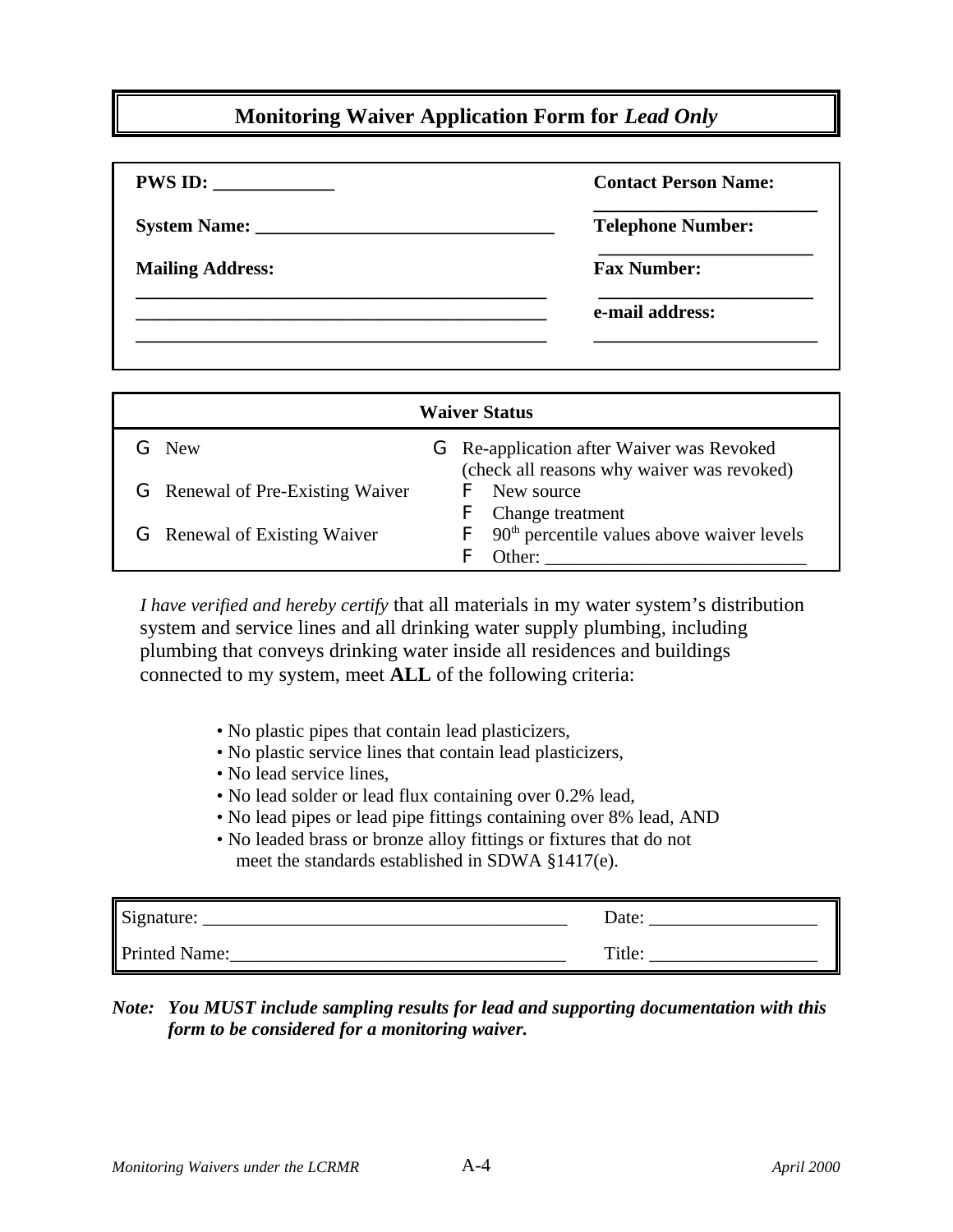## **Monitoring Waiver Application Form for** *Copper Only*

| <b>PWS ID:</b>          | <b>Contact Person Name:</b> |
|-------------------------|-----------------------------|
|                         | <b>Telephone Number:</b>    |
| <b>Mailing Address:</b> | <b>Fax Number:</b>          |
|                         | e-mail address:             |
|                         |                             |

| <b>Waiver Status</b>                    |                                                                                                            |
|-----------------------------------------|------------------------------------------------------------------------------------------------------------|
| <b>G</b> New                            | <b>G</b> Re-application after Waiver was Revoked                                                           |
| <b>G</b> Renewal of Pre-Existing Waiver | (check all reasons that apply)<br><b>F</b> New source                                                      |
| <b>G</b> Renewal of Existing Waiver     | <b>F</b> Change treatment<br>$\mathsf{F}$ 90 <sup>th</sup> percentile values above waiver levels<br>Other: |

*I have verified and hereby certify* that all materials in my water system's distribution system and service lines and all drinking water supply plumbing, including plumbing that conveys drinking water inside all residences and buildings connected to my system, meet **ALL** of the following criteria:

- No copper pipes, AND
- No copper service lines

| Signature:    | Date:  |
|---------------|--------|
| Printed Name: | Title: |

*Note: You MUST include sampling results for copper and supporting documentation with this form to be considered for a monitoring waiver.*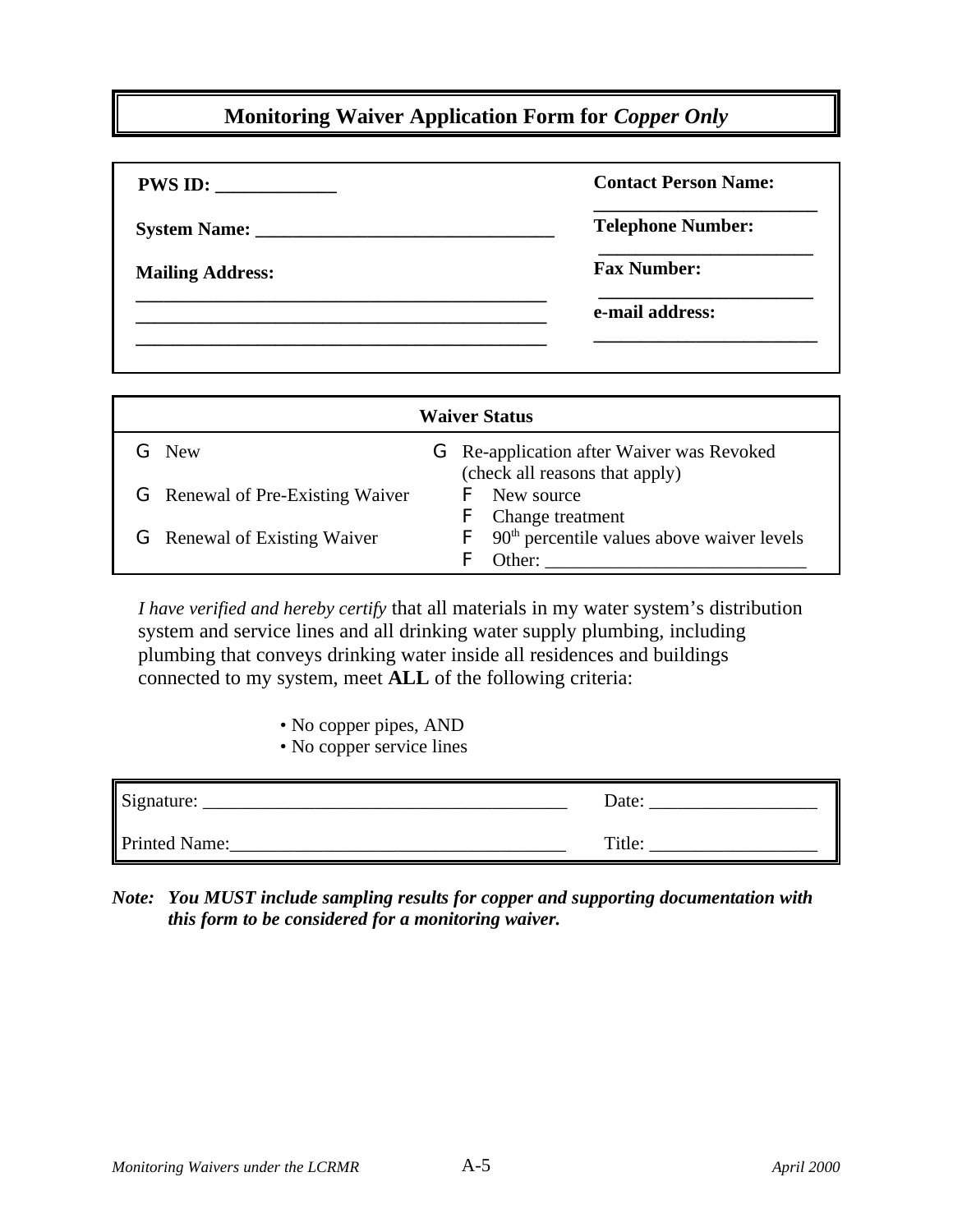## **APPENDIX B**

## **Lead and Copper Rule Minor Revisions that Relate to Monitoring Waiver Requirements**

| $\rightarrow$ | §141.81(e) |
|---------------|------------|
| $\rightarrow$ | §141.86(g) |
|               |            |

 $\Rightarrow$  §§141.90(a)(3) & (4)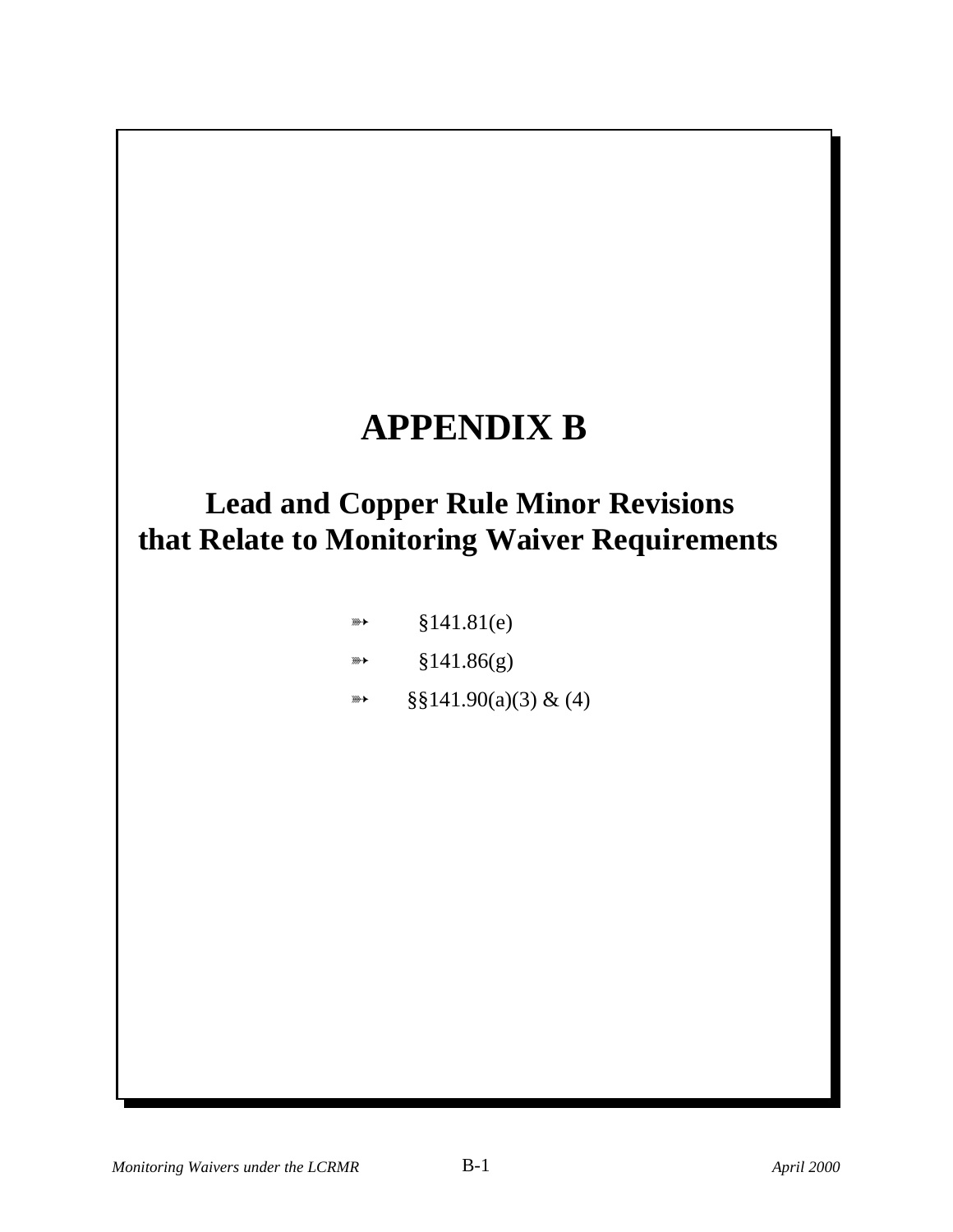*§141.81(e): The following section spells out the corrosion control treatment steps and deadlines. The LCRMR do not change these requirements. They have only been included in this appendix for convenience to the reader.*

*Treatment Steps and deadlines for small and medium-size systems.* Except as provided in paragraph (b) of this section, small and medium-size systems shall complete the following corrosion control treatment steps (described in the referenced portions of §§141.82, 141.86 and 141.87) by the indicated time periods.

- (1) *Step 1:* The system shall conduct initial tap sampling (§141.86(d)(1) and §141.87(b)) until the system either exceeds the lead or copper action level or becomes eligible for reduced monitoring under  $\S 141.86(d)(4)$ . A system exceeding the lead or copper action level shall recommend optimal corrosion control treatment  $(\S141.82(a))$  within six months after it exceeds one of the action levels.
- (2) *Step 2:* Within 12 months after a system exceeds the lead or copper action level, the State may require the system to perform corrosion control studies (§141.82(b)). If the State does not require the system to perform such studies, the State shall specify optimal corrosion control treatment  $(\S141.82(d))$  within the following timeframes:
	- (i) For medium-size systems, within 18 months after such system exceeds the lead or copper action level,
	- (ii) For small systems, within 24 months after such system exceeds the lead or copper action level.
- (3) *Step 3:* If the State requires a system to perform corrosion control studies under step 2, the system shall complete the studies  $(\S141.82(c))$  within 18 months after the State requires that such studies be conducted.
- (4) *Step 4:* If the system has performed corrosion control studies under step 2, the State shall designate optimal corrosion control treatment (§141.82(d)) within 6 months after completion of step 3.
- (5) *Step 5:* The system shall install optimal corrosion control treatment (§141.82(e)) within 24 months after the State designates such treatment.
- (6) *Step 6*: The system shall complete follow-up sampling  $(\frac{8141.86(d)}{2})$  and  $\frac{8141.87(c)}{c}$ within 36 months after the State designates optimal corrosion control treatment.
- (7) *Step 7:* The State shall review the system's installation of treatment and designate optimal water quality control parameters (§141.82(f)) within 6 months after completion of step 6.
- (8) *Step 8:* The system shall operate in compliance with the State-designated optimal water quality control parameters (§141.82(g)) and continue to conduct tap sampling (§141.86(d)(3) and §141.87(d)).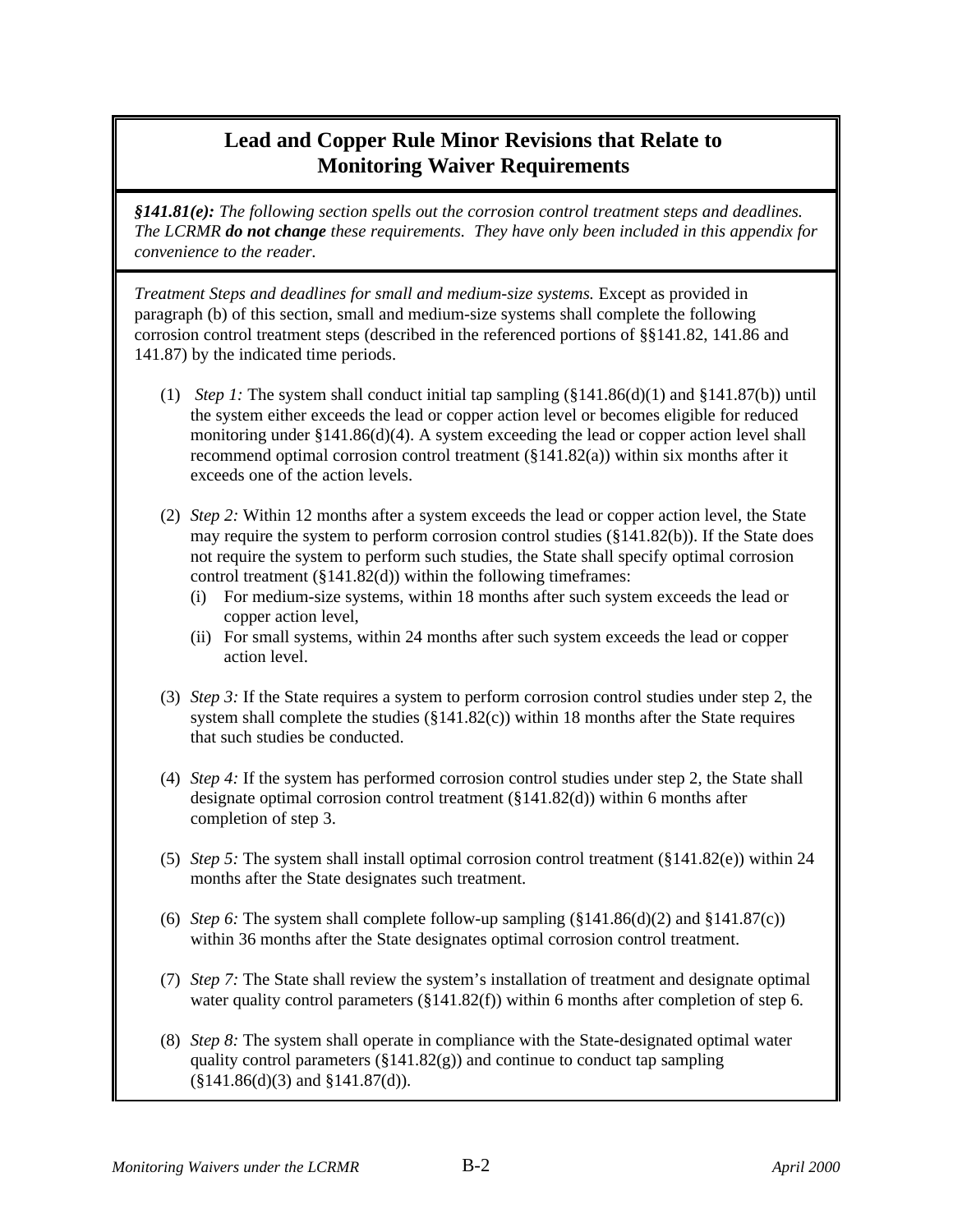*§§141.86(g)(1)-(2): The following section contains language that explains the materials and monitoring criteria that a system must meet to qualify for a monitoring waiver.*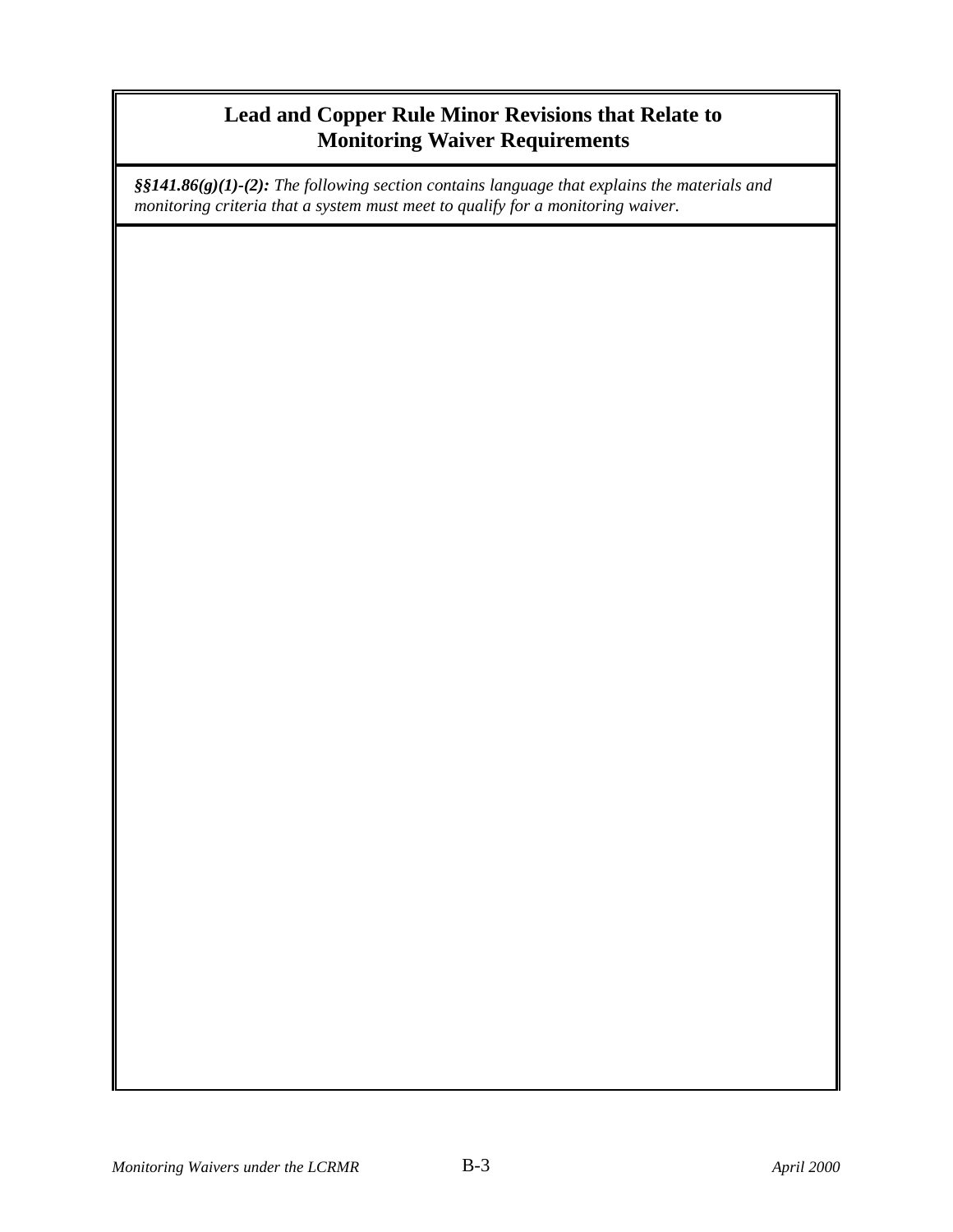*§§141.86(g)(3)-(4): The following section explains the State approval process for a waiver and the system's monitoring requirements should it receive a waiver.*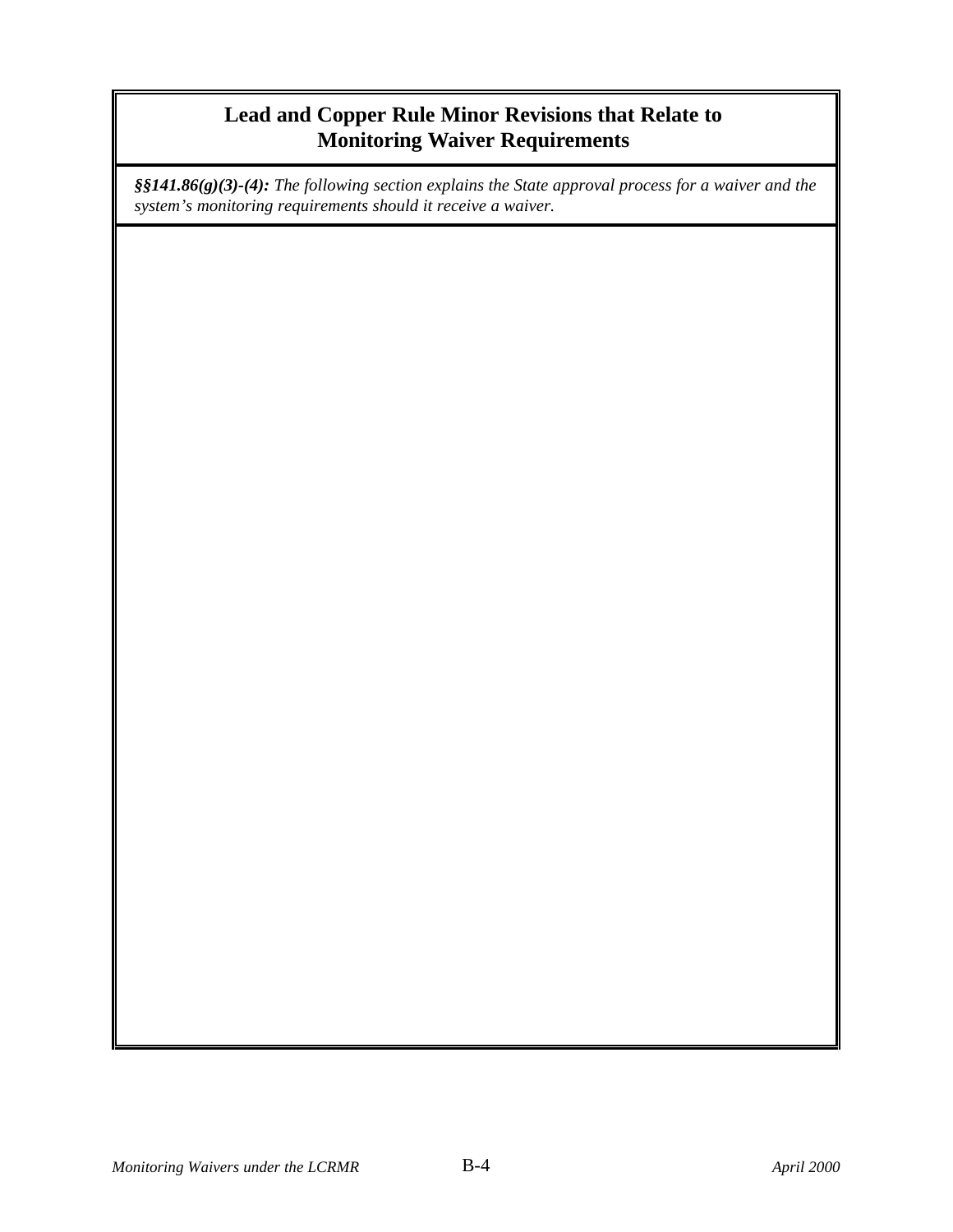*§§141.86(g)(5)-(7): The following section explains under what circumstances a system remains eligible for a waiver, under what circumstances a system's waiver will be revoked, and requirements if a system were granted a pre-existing waiver.*